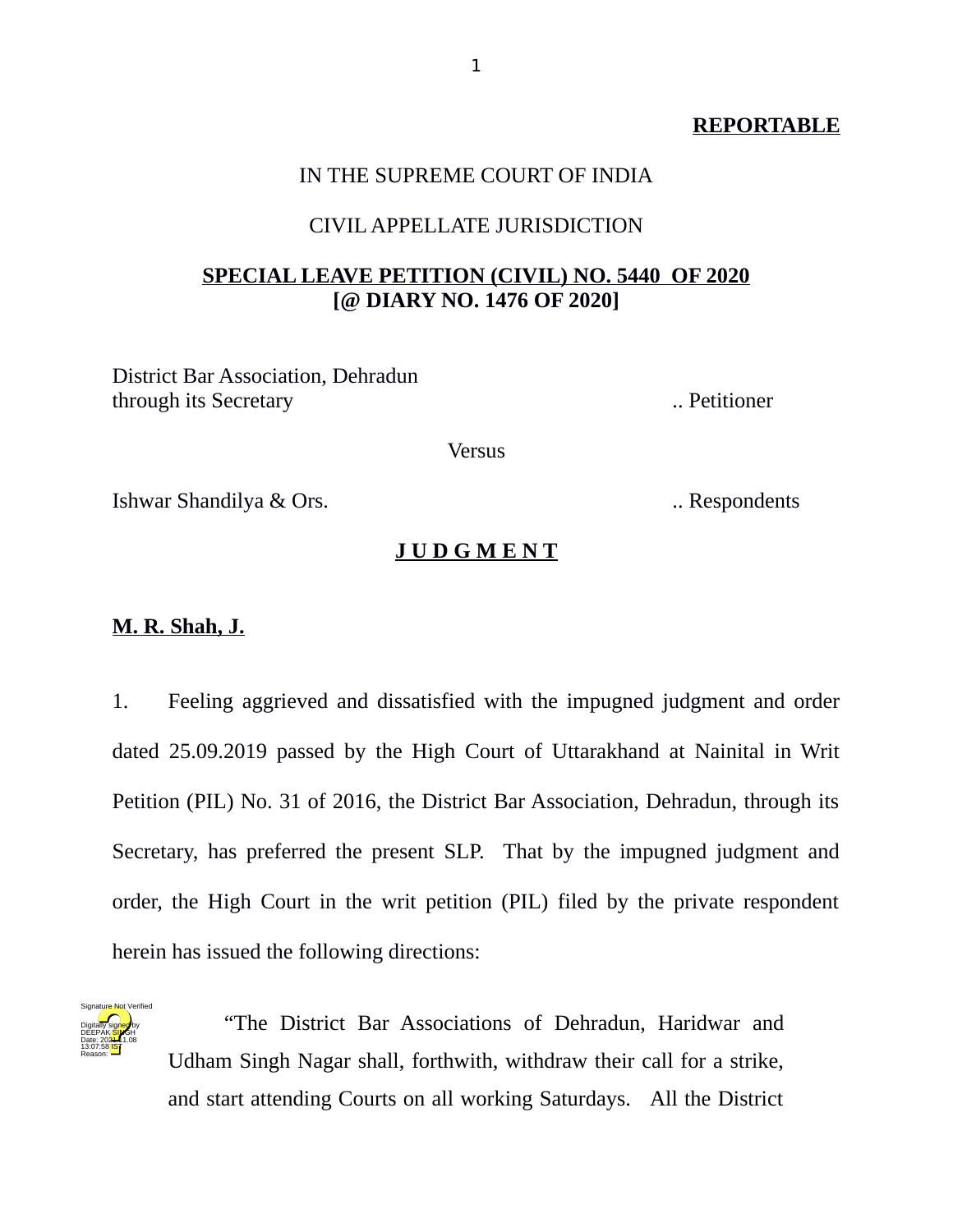Bar Associations in the State shall forthwith refrain from abstaining from Courts because of condolence references for family members of Advocates, or for other reasons. In case they do not start attending Courts, as directed hereinabove, the District Judges concerned shall submit their respective reports to the High Court for it to consider whether action should be initiated against the errant Advocates under the [Contempt of Courts Act.](https://indiankanoon.org/doc/1396751/)

The Bar Council of India shall at the earliest, and in any event within three months from today, take action against the recalcitrant Bar Associations pursuant to its show-cause notice dated 12.07.2019, and ensure that these Bar Associations desist from continuing such strikes/boycott of Courts.

The Uttarakhand State Bar Council shall, within a period of four weeks from today, initiate disciplinary action against the office bearers of the aforesaid District Bar Associations for their having given a call for illegal strikes/boycott of Courts on Saturdays in the judgeship of Dehradun, Haridwar and Udham Singh Nagar.

The District Judges of these districts shall ensure that Courts function on Saturdays, and sufficient cases are listed and are disposed of by Courts, under their judgeship, on all working Saturdays.

The Commissioner of Police/Senior Superintendent of Police, of the concerned districts, shall, as and when requested by the District Judge or a Judicial Officer, regarding the possibility of Court proceedings being impeded because of strike/boycott of Courts by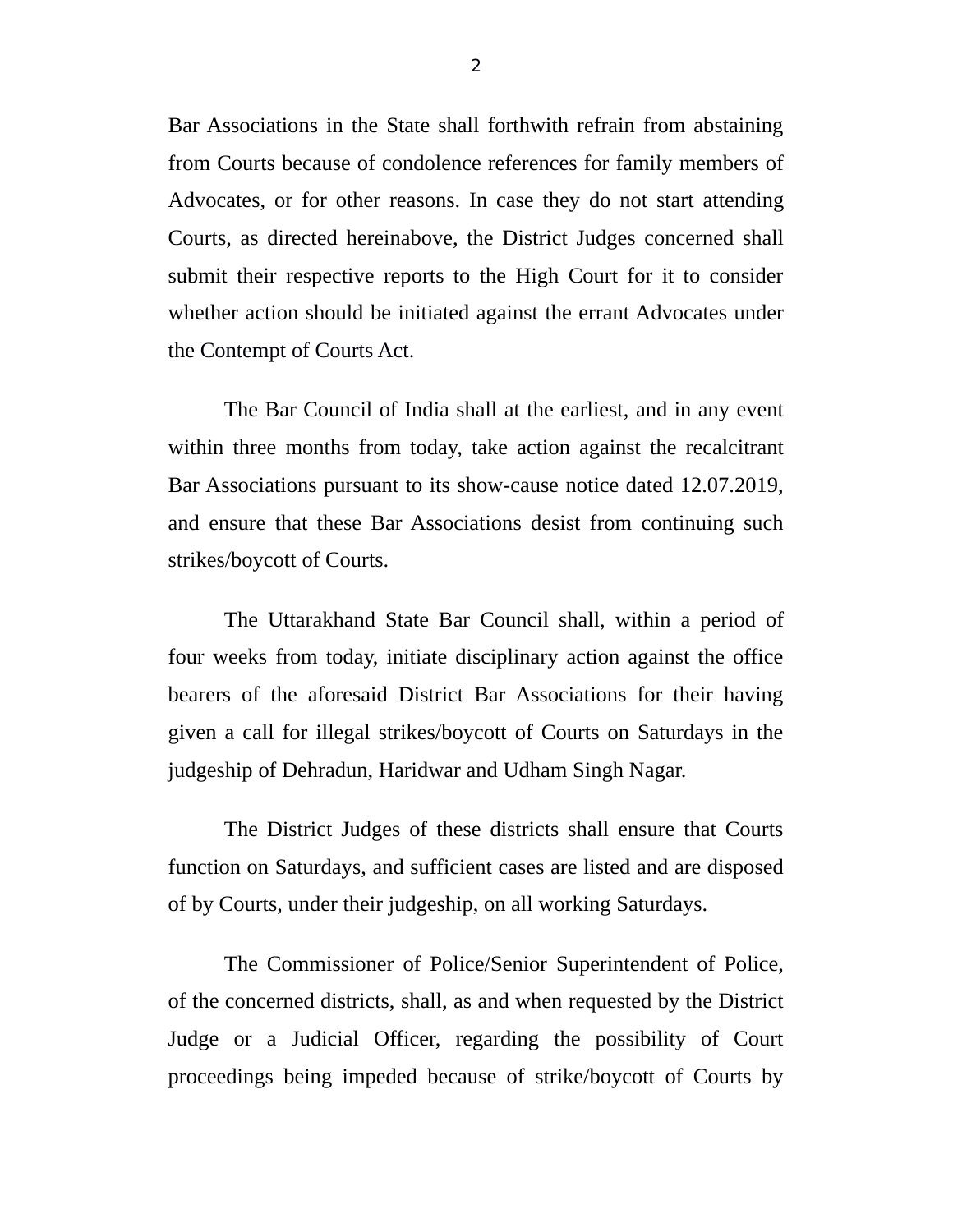Advocates, forthwith provide necessary police protection to ensure smooth functioning of Courts, and thereby prevent any impediment to Court proceedings because of strikes/boycott by Bar Associations/Advocates.

The High Court is requested to consider taking appropriate measures to ensure functioning of Courts on Saturdays, that judicial work is not hampered by such illegal strikes/boycott of Courts and wholly unjustified condolence references, and that the Circular issued by it earlier on 12.03.2019 is implemented."

2. From the impugned judgment and order passed by the High Court, it appears that the Advocates in the entire District of Dehradun, in several districts of Haridwar and Udham Singh Nagar district in the State of Uttarakhand have been boycotting the Courts on all Saturdays for the past more than 35 years. As the strikes are seriously obstructing the access to justice to the needy litigants, respondent No. 1 was compelled to approach the High Court by way of Writ Petition (PIL). Having noted from the information sent by the High Court to the Law Commission that with respect to the State of Uttarakhand for the years 2012- 2016 showed that in Dehradun district, the Advocates were on strike for 455 days (on an average 91 days per year) and in Haridwar district it is 515 days (about 103 days per year), the High Court was of the opinion that on all such working days on account of strikes and the conduct of the Advocates in boycotting Courts, it has affected the functioning of the Courts and it contributes to the ever-mounting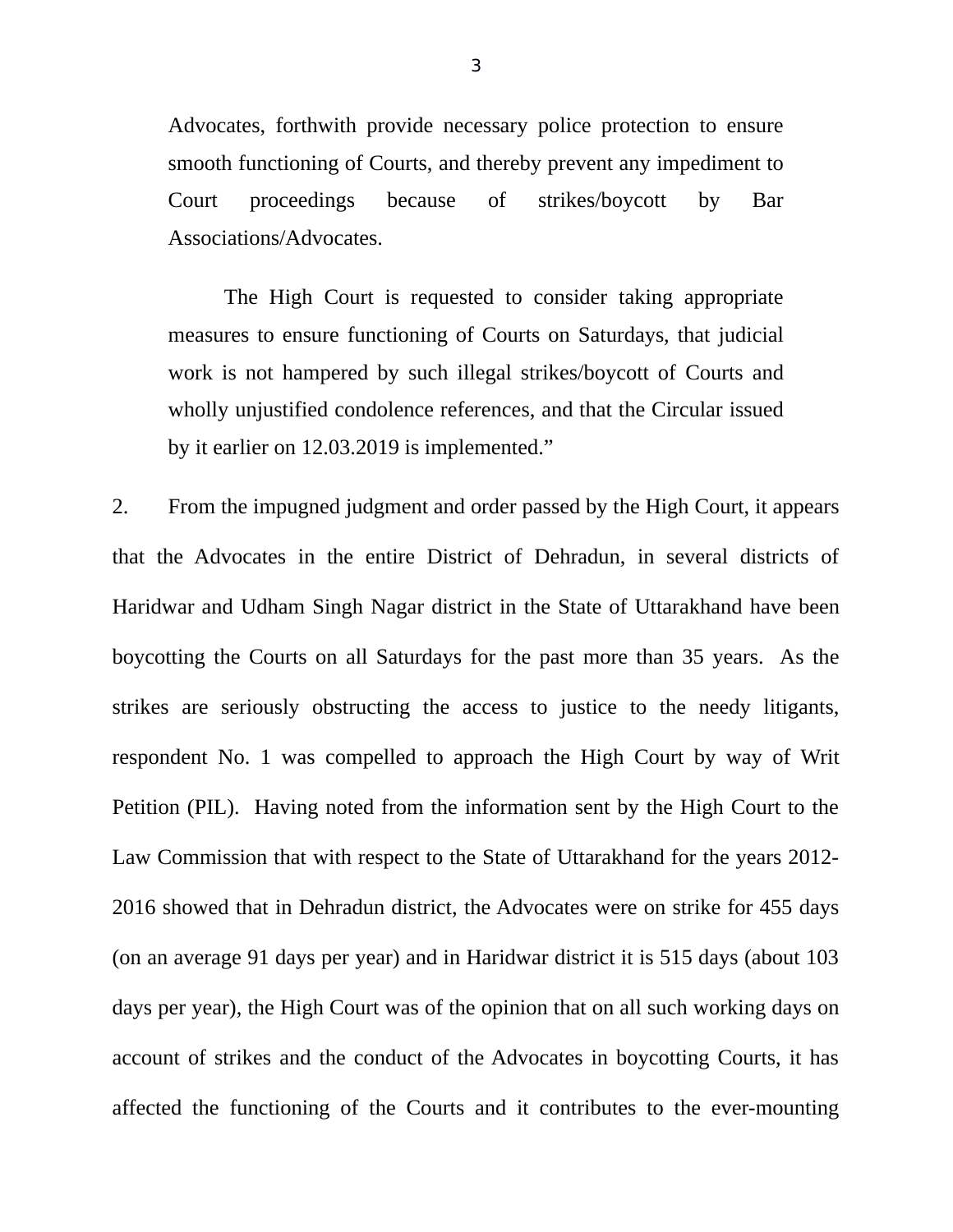pendency of the cases, and therefore aforesaid directions have been issued by the High Court.

3. Feeling aggrieved and dissatisfied with the impugned judgment and order passed by the High Court, the District Bar Association, Dehradun has preferred the present SLP.

4. Shri Mahabir Singh, learned Senior Advocate appearing on behalf of the petitioner has vehemently submitted that the High Court has not properly appreciated and considered the fact that the right to go on strike/boycott courts is a fundamental right to Freedom of Speech and Expression guaranteed under Article 19(1)(a) of the Constitution of India.

4.1 It is vehemently submitted by the learned Senior Advocate appearing on behalf of the petitioner that the strike is a mode of peaceful representation to express the grievances by the lawyers' community in absence of no other forum is available.

4.2 It is further submitted by the learned Senior Advocate appearing on behalf of the petitioner that the High Court ought to have held that the protection conferred by Section 48 of the Advocates Act is for any act done in good faith and therefore the directions issued by the High Court to take action against the Advocates on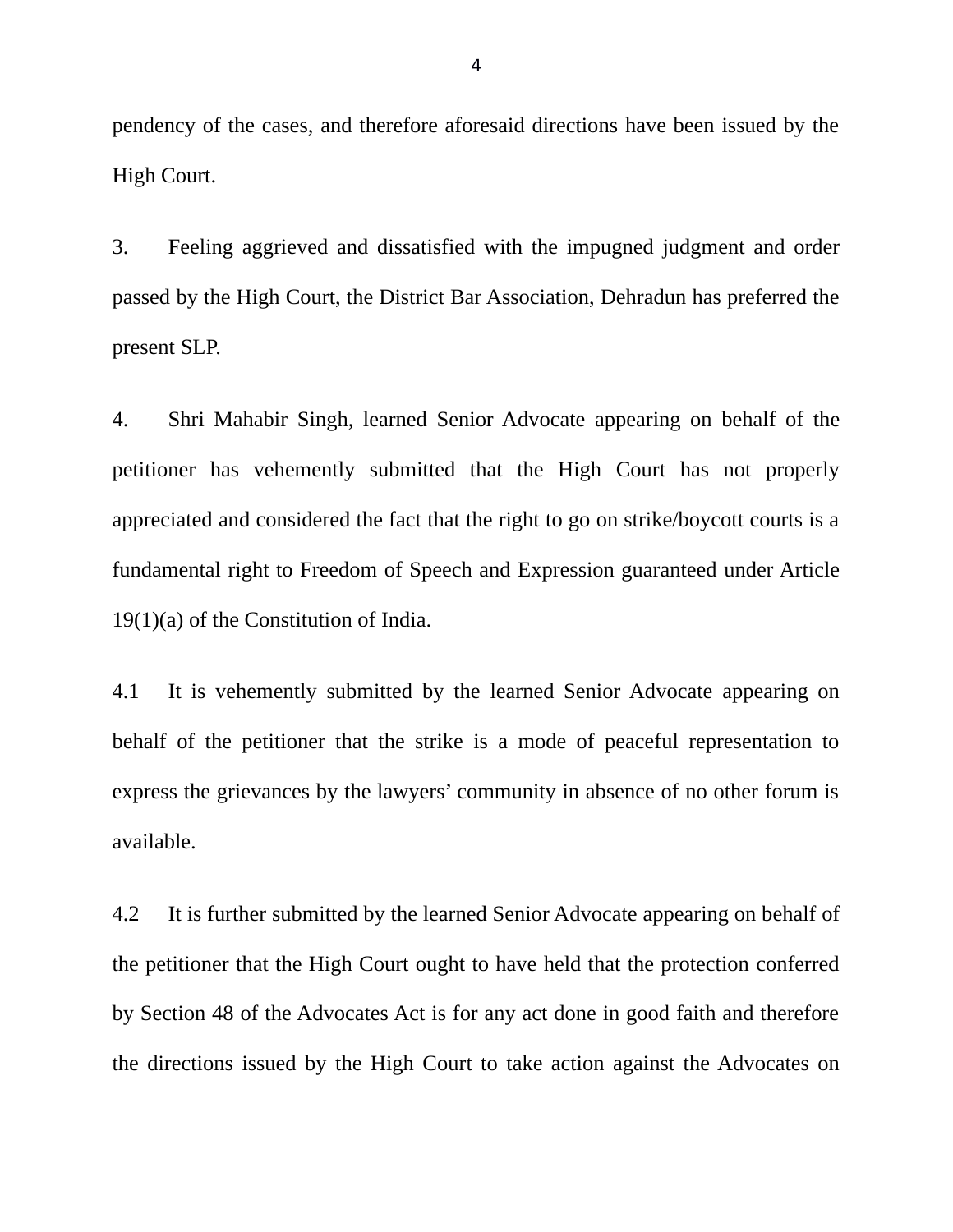strike would be contrary to the protection conferred by Section 48 of the Advocates Act.

5. The learned Senior Advocate appearing on behalf of the petitioner has stated at the Bar that, as such, the Bar Association has already withdrawn the strike and/or boycotting Courts on all Saturdays, his statement is taken on record.

6. Having heard the learned Senior Advocate appearing on behalf of the petitioner and considering the impugned judgment and order passed by the High Court, more particularly, the directions issued by the High Court, which are reproduced hereinabove, we are of the firm opinion that the High Court is absolutely justified in issuing such directions. As such, the directions issued by the High Court are absolutely in consonance with the decisions of this Court in the cases of *Ex-Capt. Harish Uppal v. Union of India* (2003) 2 SCC 45; *Common Cause, A Registered Society v. Union of India* (2006) 9 SCC 295 and *Krishnakant Tamrakar v. State of M.P.* (2018) 17 SCC 27.

6.1 In the case of *Ex-Capt. Harish Uppal* (supra), this Court has specifically observed and held that the lawyers have no right to go on strike or even token strike or to give a call for strike. It is also further observed that nor can they while holding Vakalat on behalf of clients, abstain from appearing in courts in pursuance of a call for strike or boycott. It is further observed by this Court that it is

5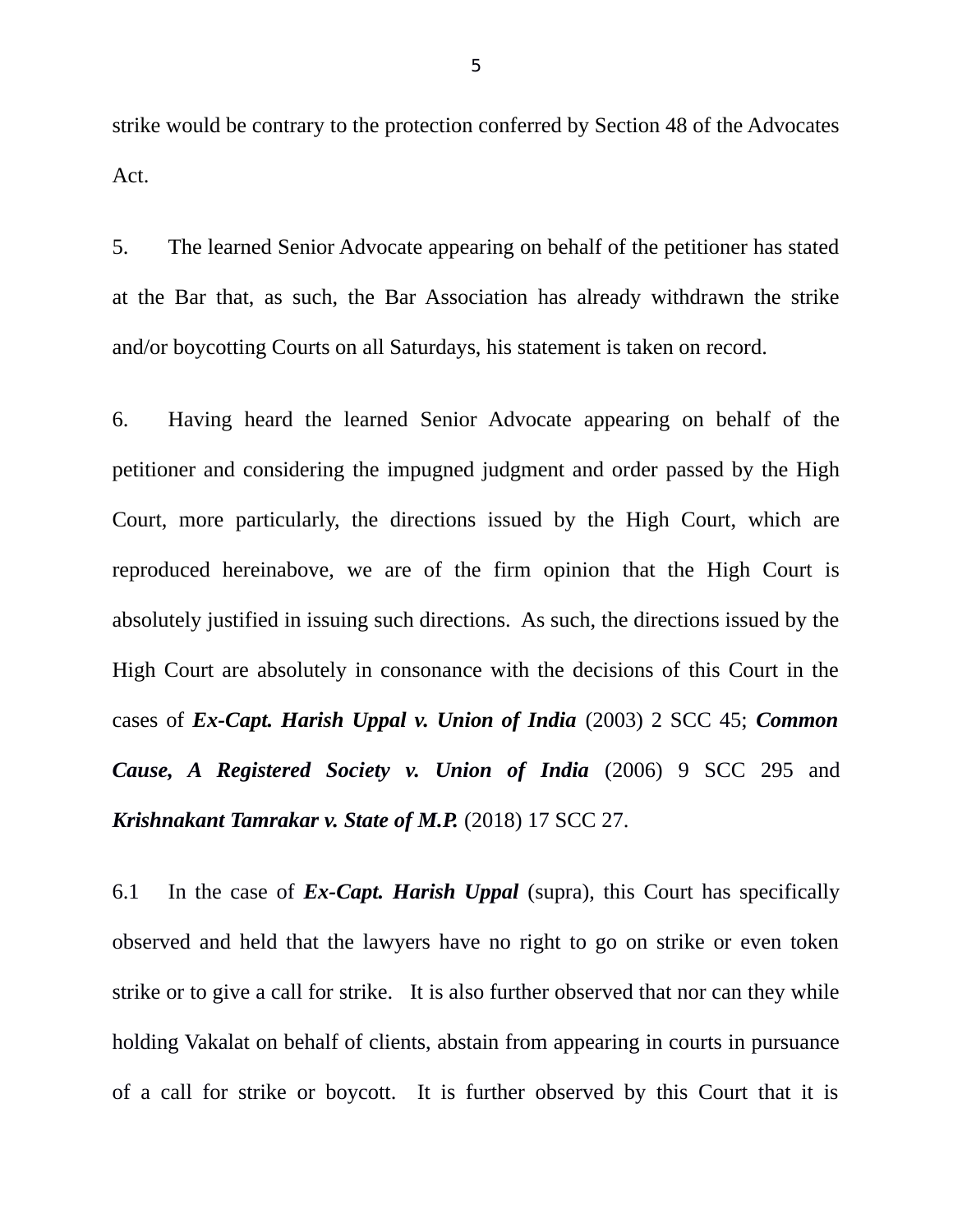unprofessional as well as unbecoming for a lawyer to refuse to attend the court even in pursuance of a call for strike or boycott by the Bar Association or the Bar Council. It is further observed that an Advocate is an officer of the court and enjoys a special status in the society; Advocates have obligations and duties to ensure the smooth functioning of the court; they owe a duty to their clients and strikes interfere with the administration of justice. They cannot thus disrupt court proceedings and put interest of their clients in jeopardy.

6.2 While considering the role of the Bar Councils, it is observed in paragraphs 25 and 26 of the aforesaid decision as under:

**"25.** In the case of *Supreme Court Bar Assn.* v. *Union of India* [(1998) 4 SCC 409] it has been held that professional misconduct may also amount to contempt of court (para 21). It has further been held as follows: (SCC pp. 444-46, paras 79-80)

"*79*. An advocate who is found guilty of contempt of court may also, as already noticed, be guilty of professional misconduct in a given case but it is for the Bar Council of the State or Bar Council of India to punish that advocate by either debarring him from practice or suspending his licence, as may be warranted, in the facts and circumstances of each case. The learned Solicitor-General informed us that there have been cases where the Bar Council of India taking note of the contumacious and objectionable conduct of an advocate, had initiated disciplinary proceedings against him and even punished him for 'professional misconduct', on the basis of his having been found guilty of committing contempt of court. We do not entertain any doubt that the Bar Council of the State or Bar Council of India, as the case may be, when apprised of the established contumacious conduct of an advocate by the High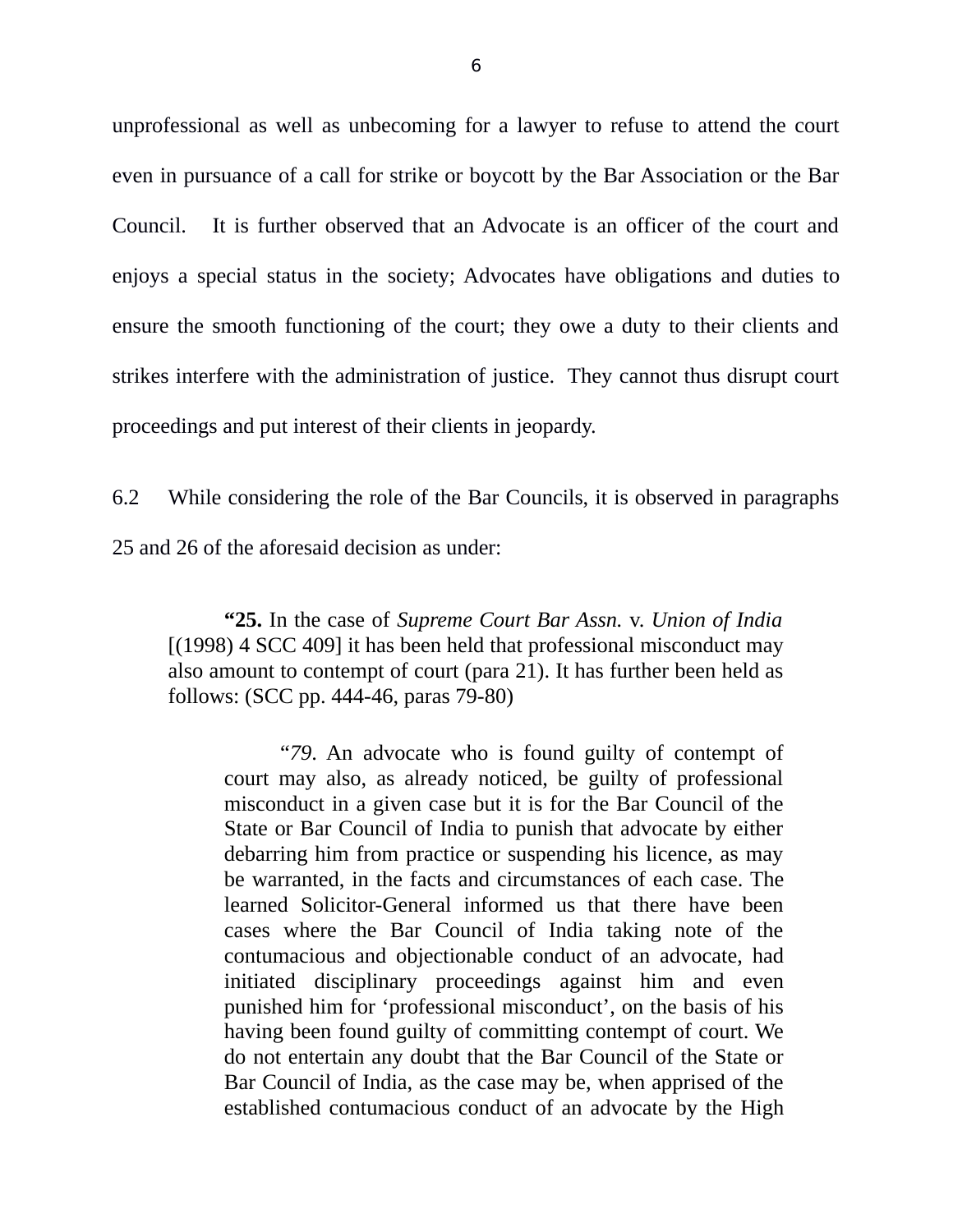Court or by this Court, would rise to the occasion, and take appropriate action against such an advocate. Under Article 144 of the Constitution 'all authorities, civil and judicial, in the territory of India shall act in aid of the Supreme Court'. The Bar Council which performs a public duty and is charged with the obligation to protect the dignity of the profession and maintain professional standards and etiquette is also obliged to act 'in aid of the Supreme Court'. It must, whenever facts warrant, rise to the occasion and discharge its duties uninfluenced by the position of the contemner advocate. It must act in accordance with the prescribed procedure, whenever its attention is drawn by this Court to the contumacious and unbecoming conduct of an advocate which has the tendency to interfere with due administration of justice. It is possible for the High Courts also to draw the attention of the Bar Council of the State to a case of professional misconduct of a contemner advocate to enable the State Bar Council to proceed in the manner prescribed by the Act and the Rules framed thereunder. There is no justification to assume that the Bar Councils would not rise to the occasion, as they are equally responsible to uphold the dignity of the courts and the majesty of law and prevent any interference in the administration of justice. Learned counsel for the parties present before us do not dispute and rightly so that whenever a court of record records its findings about the conduct of an advocate while finding him guilty of committing contempt of court and desires or refers the matter to be considered by the Bar Council concerned, appropriate action should be initiated by the Bar Council concerned in accordance with law with a view to maintain the dignity of the courts and to uphold the majesty of law and professional standards and etiquette. Nothing is more destructive of public confidence in the administration of justice than incivility, rudeness or disrespectful conduct on the part of a counsel towards the court or disregard by the court of the privileges of the Bar. In case the Bar Council, even after receiving 'reference' from the Court, fails to take action against the advocate concerned, this Court might consider invoking its powers under Section 38 of the Act by sending for the record of the proceedings from the Bar Council and passing appropriate orders. Of course, the appellate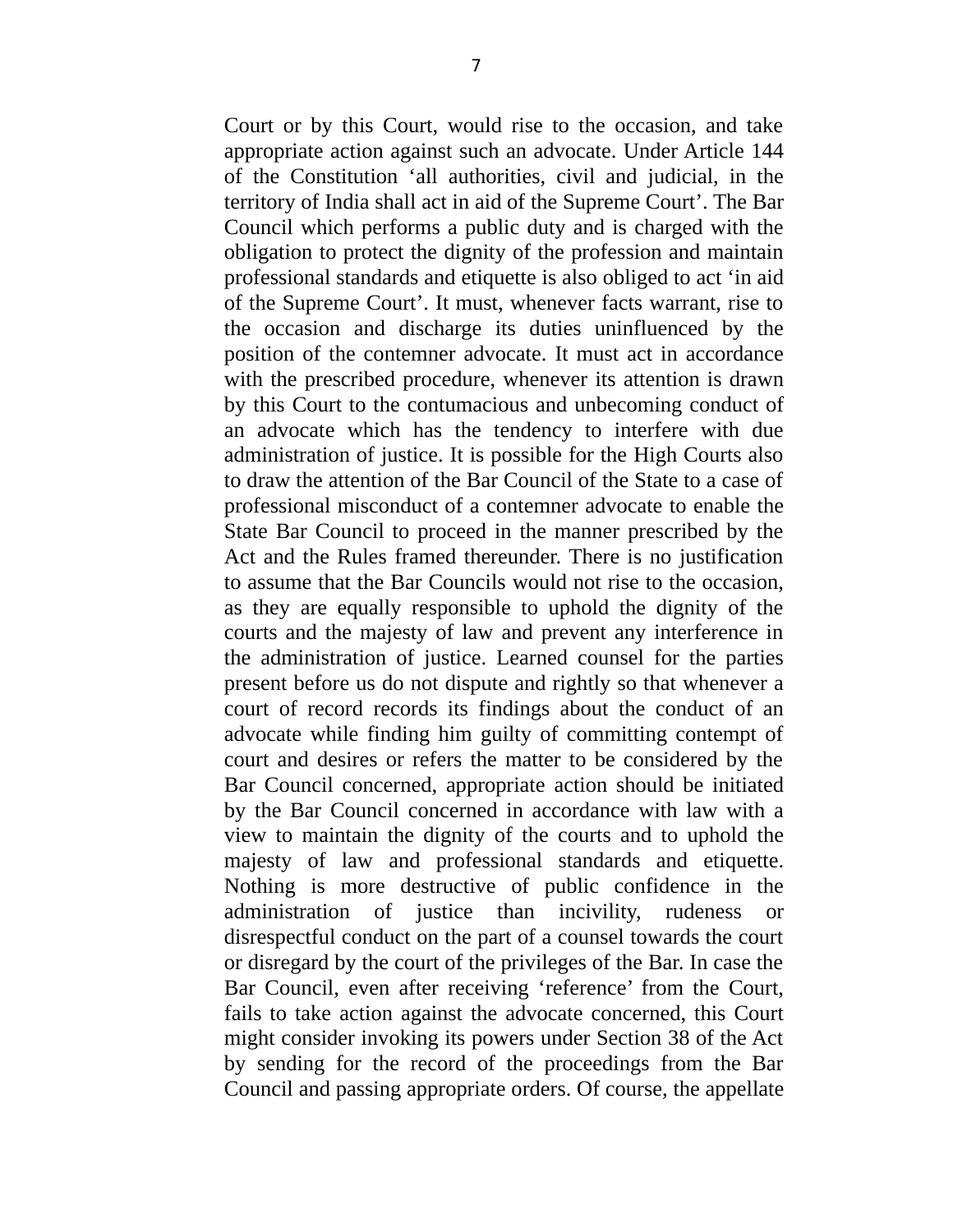powers under Section 38 would be available to this Court only and not to the High Courts. We, however, hope that such a situation would not arise.

*80*. In a given case it may be possible, for this Court or the High Court, to prevent the contemner advocate to appear before it till he purges himself of the contempt but that is much different from suspending or revoking his licence or debarring him to practise as an advocate. In a case of contemptuous, contumacious, unbecoming or blameworthy conduct of an Advocate-on-Record, this Court possesses jurisdiction, under the Supreme Court Rules itself, to withdraw his privilege to practise as an Advocate-on-Record because that privilege is conferred by this Court and the power to grant the privilege includes the power to revoke or suspend it. The withdrawal of that privilege, however, does not amount to suspending or revoking his licence to practise as an advocate in other courts or tribunals."

Thus a Constitution Bench of this Court has held that the Bar Councils are expected to rise to the occasion as they are responsible to uphold the dignity of courts and majesty of law and to prevent interference in administration of justice. In our view it is the duty of the Bar Councils to ensure that there is no unprofessional and/or unbecoming conduct. This being their duty no Bar Council can even consider giving a call for strike or a call for boycott. It follows that the Bar Councils and even Bar Associations can never consider or take seriously any requisition calling for a meeting to consider a call for a strike or a call for boycott. Such requisitions should be consigned to the place where they belong viz. the waste-paper basket. In case any Association calls for a strike or a call for boycott the State Bar Council concerned and on their failure the Bar Council of India must immediately take disciplinary action against the advocates who give a call for strike and if the Committee members permit calling of a meeting for such purpose, against the Committee members. Further, it is the duty of every advocate to boldly ignore a call for strike or boycott.

**26.** It must also be noted that courts are not powerless or helpless. Section 38 of the Advocates Act provides that even in disciplinary matters the final appellate authority is the Supreme Court.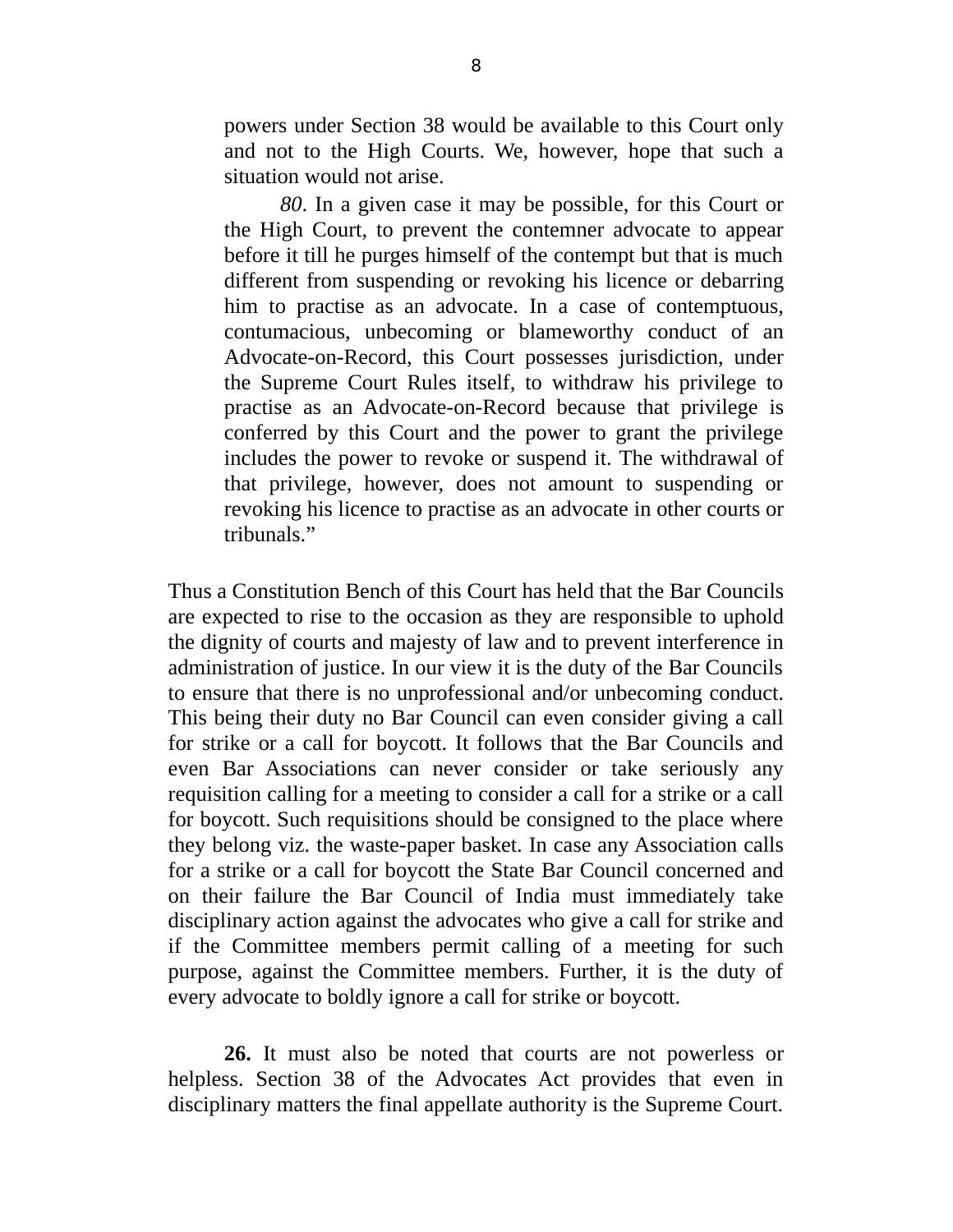Thus even if the Bar Councils do not rise to the occasion and perform their duties by taking disciplinary action on a complaint from a client against an advocate for non-appearance by reason of a call for strike or boycott, on an appeal the Supreme Court can and will. Apart from this, as set out in *Ramon Services case* [(2001) 1 SCC 118 : 2001 SCC (Cri) 3 : 2001 SCC (L&S) 152] every court now should and must mulct advocates who hold *vakalats* but still refrain from attending courts in pursuance of a strike call with costs. Such costs would be in addition to the damages which the advocate may have to pay for the loss suffered by his client by reason of his non-appearance."

6.3 In the aforesaid decision, this Court took note of the resolution dated 29.09.2002 passed by the Bar Council of India, by which it was resolved, *inter alia*, to constitute the Grievance Redressel Committees at the Taluk/Sub-Division or Tehsil levels, at the District level, High Court and Supreme Court levels. Thereafter, this Court further observed that merely holding strikes as illegal would not be sufficient in the present-days situation nor would it serve any purpose. Some concrete joint action is required to be taken by the Bench and the Bar to see that there are no strikes any more. That, thereafter, this Court directed that (a) all the Bar Associations in the country shall implement the resolution dated 29.09.2002 passed by the Bar Council of India, and (b) under Section 34 of the Advocates Act, the High Courts would frame necessary rules so that appropriate actions can be taken against defaulting advocate/advocates.

6.4 Despite the law laid down by this Court in the aforesaid decisions and even the concern expressed by this Court against the strikes by the lawyers, things did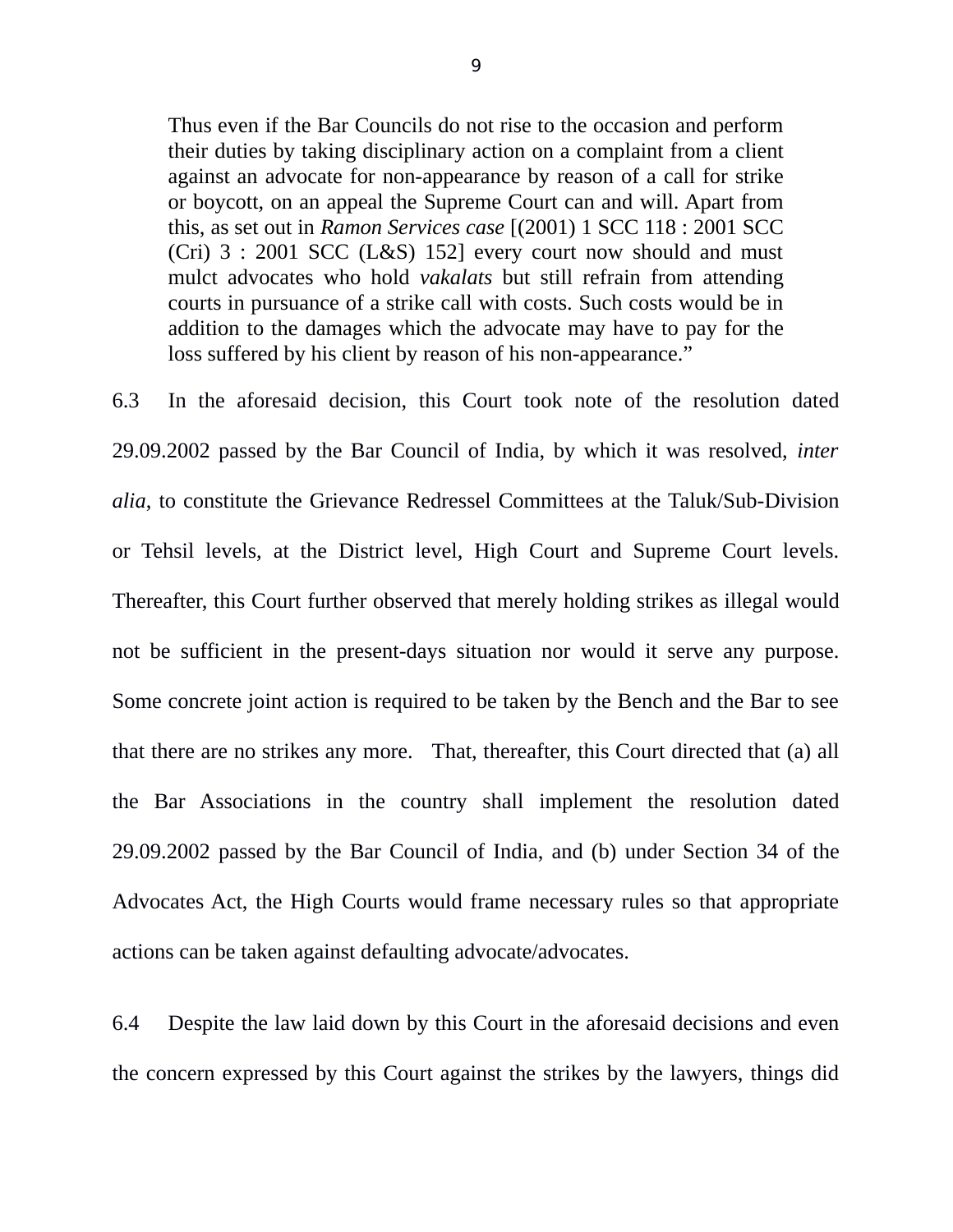not improve and again the issue of lawyers going on strikes came to be considered in the case of *Common Cause, A Registered Society* (supra) and this Court in paragraph 4 of that judgment, held as under:

**"4.** The Constitution Bench has, in *Ex Capt. Harish Uppal case* [(2003) 2 SCC 45] culled out the law in the following terms: (SCC pp. 64 & 71-74, paras 20-21 & 34-36)

"*20*. Thus the law is already well settled. It is the duty of every advocate who has accepted a brief to attend trial, even though it may go on day to day and for a prolonged period. It is also settled law that a lawyer who has accepted a brief cannot refuse to attend court because a boycott call is given by the Bar Association. It is settled law that it is unprofessional as well as unbecoming for a lawyer who has accepted a brief to refuse to attend court even in pursuance of a call for strike or boycott by the Bar Association or the Bar Council. It is settled law that courts are under an obligation to hear and decide cases brought before them and cannot adjourn matters merely because lawyers are on strike. The law is that it is the duty and obligation of courts to go on with matters or otherwise it would tantamount to becoming a privy to the strike. It is also settled law that if a resolution is passed by Bar Associations expressing want of confidence in judicial officers, it would amount to scandalising the courts to undermine its authority and thereby the advocates will have committed contempt of court. Lawyers have known, at least since *Mahabir Singh case* [*Mahabir Prasad Singh* v. *Jacks Aviation (P) Ltd.*, (1999) 1 SCC 37] that if they participate in a boycott or a strike, their action is ex facie bad in view of the declaration of law by this Court. A lawyer's duty is to boldly ignore a call for strike or boycott of court(s). Lawyers have also known, at least since *Ramon Services case* [*Ramon Services (P) Ltd.* v *Subhash Kapoor*, (2001) 1 SCC 118 : 2001 SCC (Cri) 3 : 2001 SCC (L&S) 152] , that the advocates would be answerable for the consequences suffered by their clients if the non-appearance was solely on grounds of a strike call.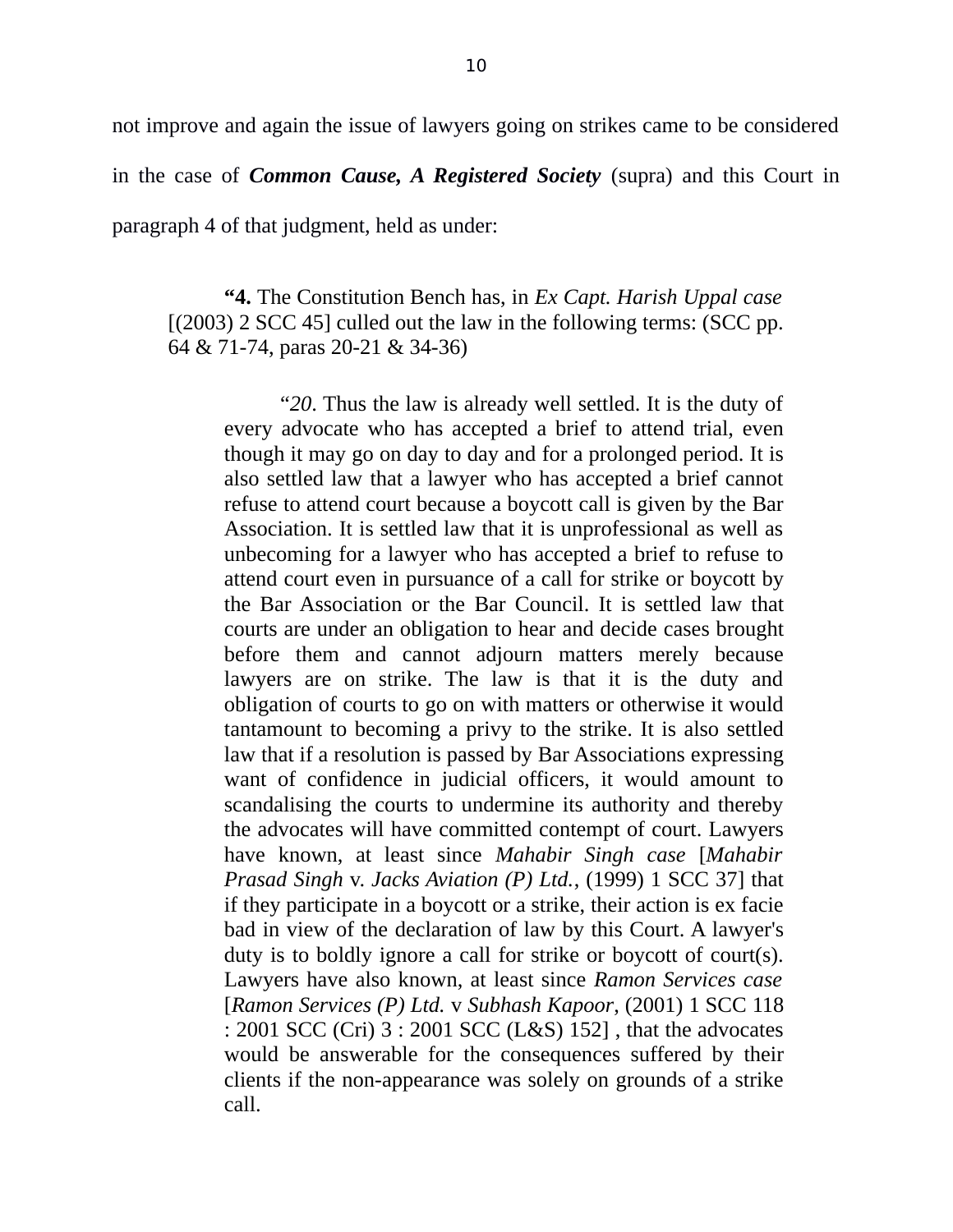*21*. It must also be remembered that an advocate is an officer of the court and enjoys special status in society. Advocates have obligations and duties to ensure smooth functioning of the court. They owe a duty to their clients. Strikes interfere with administration of justice. They cannot thus disrupt court proceedings and put interest of their clients in jeopardy.

\*\*\*

*34*. One last thing which must be mentioned is that the right of appearance in courts is still within the control and jurisdiction of courts. Section 30 of the Advocates Act has not been brought into force and rightly so. Control of conduct in court can only be within the domain of courts. Thus Article 145 of the Constitution of India gives to the Supreme Court and Section 34 of the Advocates Act gives to the High Court power to frame rules including rules regarding condition on which a person (including an advocate) can practise in the Supreme Court and/or in the High Court and courts subordinate thereto. Many courts have framed rules in this behalf. Such a rule would be valid and binding on all. Let the Bar take note that unless self-restraint is exercised, courts may now have to consider framing specific rules debarring advocates guilty of contempt and/or unprofessional or unbecoming conduct, from appearing before the courts. Such a rule if framed would not have anything to do with the disciplinary jurisdiction of the Bar Councils. It would be concerning the dignity and orderly functioning of the courts. The right of the advocate to practise envelops a lot of acts to be performed by him in discharge of his professional duties. Apart from appearing in the courts he can be consulted by his clients, he can give his legal opinion whenever sought for, he can draft instruments, pleadings, affidavits or any other documents, he can participate in any conference involving legal discussions, he can work in any office or firm as a legal officer, he can appear for clients before an arbitrator or arbitrators etc. Such a rule would have nothing to do with all the acts done by an advocate during his practice. He may even file *vakalat* on behalf of a client even though his appearance inside the court is not permitted. Conduct in court is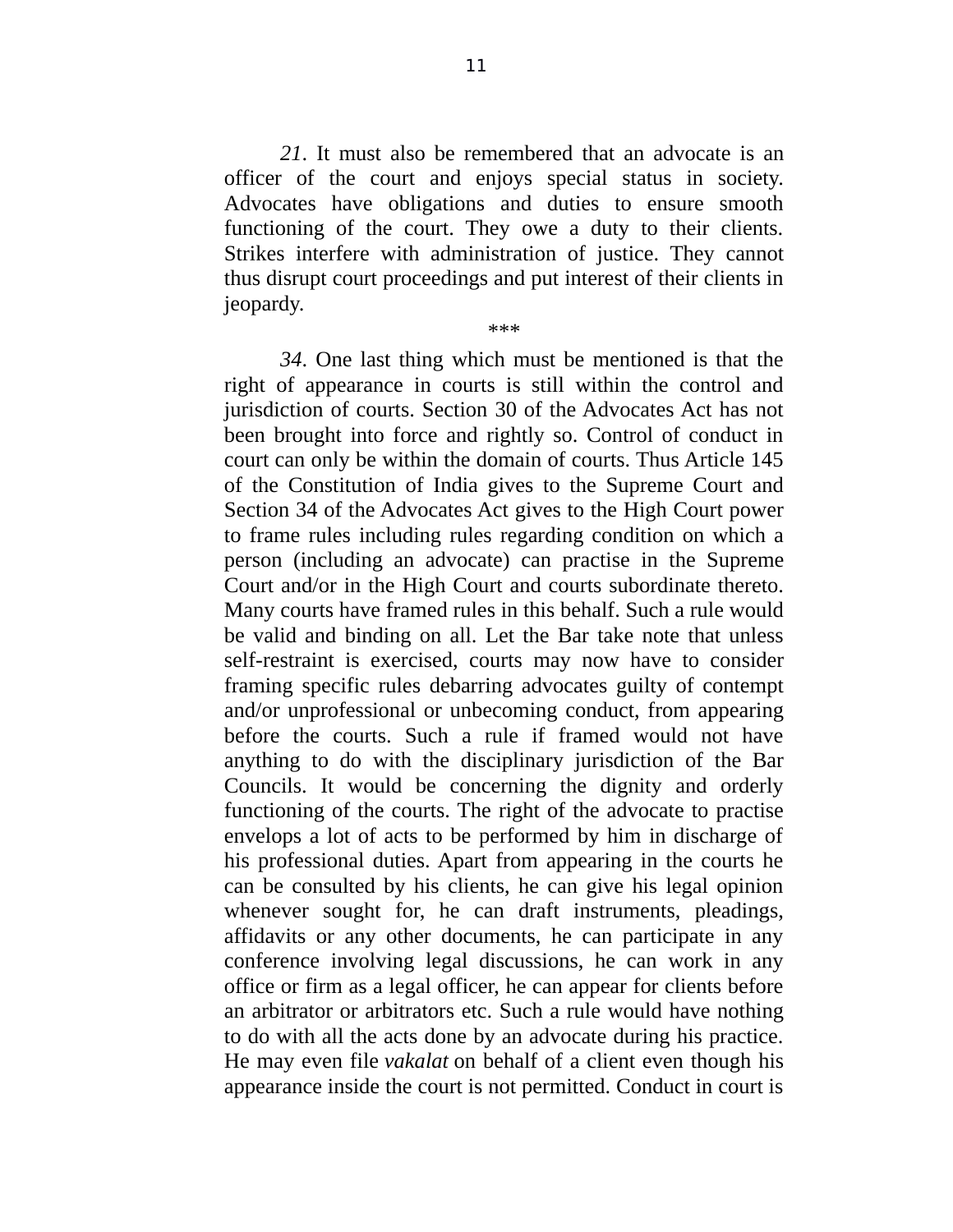a matter concerning the court and hence the Bar Council cannot claim that what should happen inside the court could also be regulated by them in exercise of their disciplinary powers. The right to practise, no doubt, is the genus of which the right to appear and conduct cases in the court may be a specie. But the right to appear and conduct cases in the court is a matter on which the court must and does have major supervisory and controlling power. Hence courts cannot be and are not divested of control or supervision of conduct in court merely because it may involve the right of an advocate. A rule can stipulate that a person who has committed contempt of court or has behaved unprofessionally and in an unbecoming manner will not have the right to continue to appear and plead and conduct cases in courts. The Bar Councils cannot overrule such a regulation concerning the orderly conduct of court proceedings. On the contrary, it will be their duty to see that such a rule is strictly abided by. Courts of law are structured in such a design as to evoke respect and reverence to the majesty of law and justice. The machinery for dispensation of justice according to law is operated by the court. Proceedings inside the courts are always expected to be held in a dignified and orderly manner. The very sight of an advocate, who is guilty of contempt of court or of unbecoming or unprofessional conduct, standing in the court would erode the dignity of the court and even corrode its majesty besides impairing the confidence of the public in the efficacy of the institution of the courts. The power to frame such rules should not be confused with the right to practise law. While the Bar Council can exercise control over the latter, the courts are in control of the former. This distinction is clearly brought out by the difference in language in Section 49 of the Advocates Act on the one hand and Article 145 of the Constitution of India and Section 34(1) of the Advocates Act on the other. Section 49 merely empowers the Bar Council to frame rules laying down conditions subject to which an advocate shall have a right to practise i.e. do all the other acts set out above. However, Article 145 of the Constitution of India empowers the Supreme Court to make rules for regulating this practice and procedure of the court including inter alia rules as to persons practising before this Court. Similarly Section 34 of the Advocates Act empowers High Courts to frame rules, inter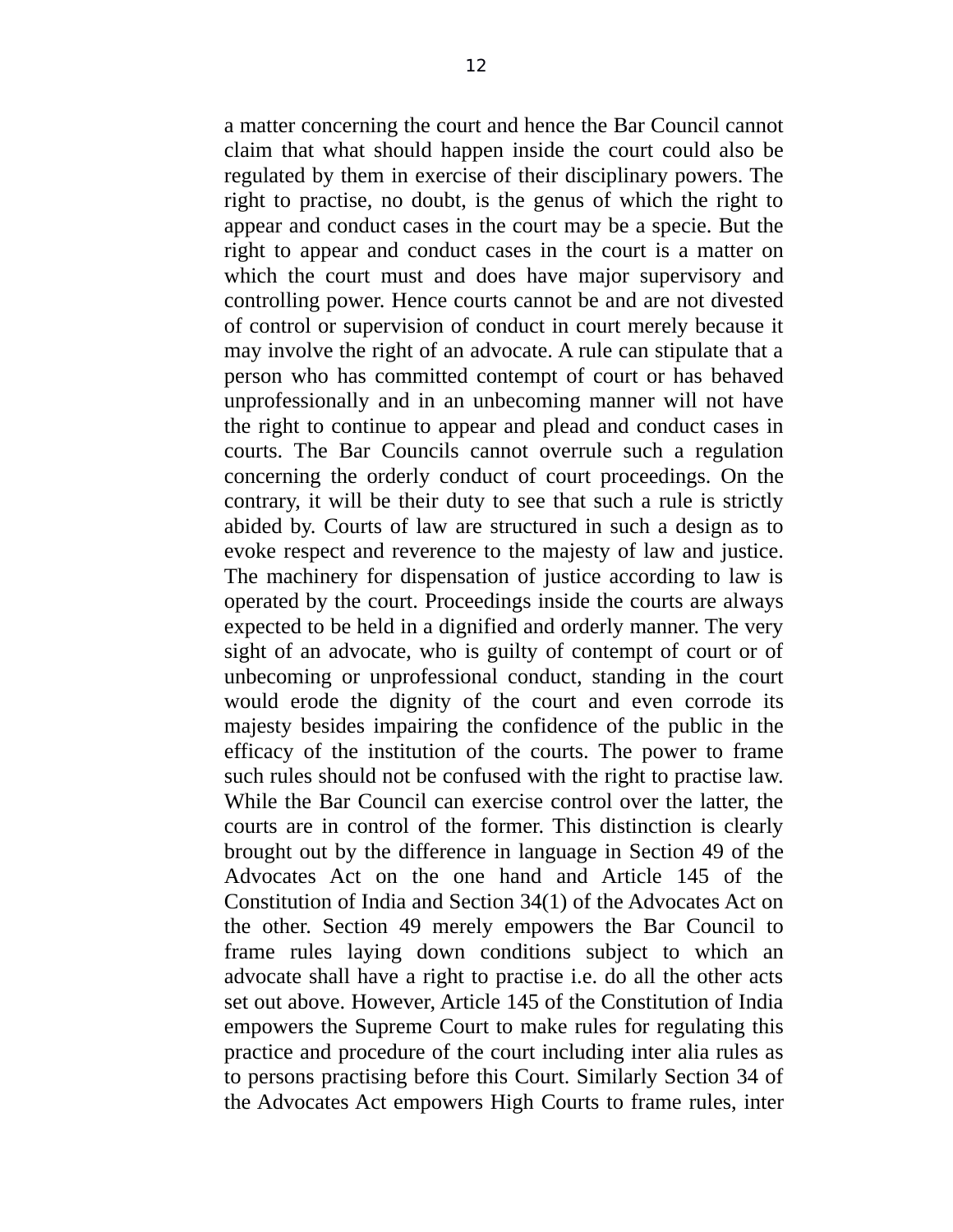alia to lay down conditions on which an advocate shall be permitted to practise in courts. Article 145 of the Constitution of India and Section 34 of the Advocates Act clearly show that there is no absolute right to an advocate to appear in a court. An advocate appears in a court subject to such conditions as are laid down by the court. It must be remembered that Section 30 has not been brought into force, and this also shows that there is no absolute right to appear in a court. Even if Section 30 were to be brought into force control of proceedings in court will always remain with the court. Thus even then the right to appear in court will be subject to complying with conditions laid down by courts just as practice outside courts would be subject to conditions laid down by Bar Council of India. There is thus no conflict or clash between other provisions of the Advocates Act on the one hand and Section 34 or Article 145 of the Constitution of India on the other.

*35*. In conclusion, it is held that lawyers have no right to go on strike or give a call for boycott, not even on a token strike. The protest, if any is required, can only be by giving press statements, TV interviews, carrying out of court premises banners and/or placards, wearing black or white or any colour armbands, peaceful protect marches outside and away from court premises, going on *dharnas* or relay fasts, etc. It is held that lawyers holding *vakalats* on behalf of their clients cannot refuse to attend courts in pursuance of a call for strike or boycott. All lawyers must boldly refuse to abide by any call for strike or boycott. No lawyer can be visited with any adverse consequences by the Association or the Council and no threat or coercion of any nature including that of expulsion can be held out. It is held that no Bar Council or Bar Association can permit calling of a meeting for purposes of considering a call for strike or boycott and requisition, if any, for such meeting must be ignored. It is held that only in the rarest of rare cases where the dignity, integrity and independence of the Bar and/or the Bench are at stake, courts may ignore (turn a blind eye) to a protest, abstention from work for not more than one day. It is being clarified that it will be for the court to decide whether or not the issue involves dignity or integrity or independence of the Bar and/or the Bench. Therefore in such cases the President of the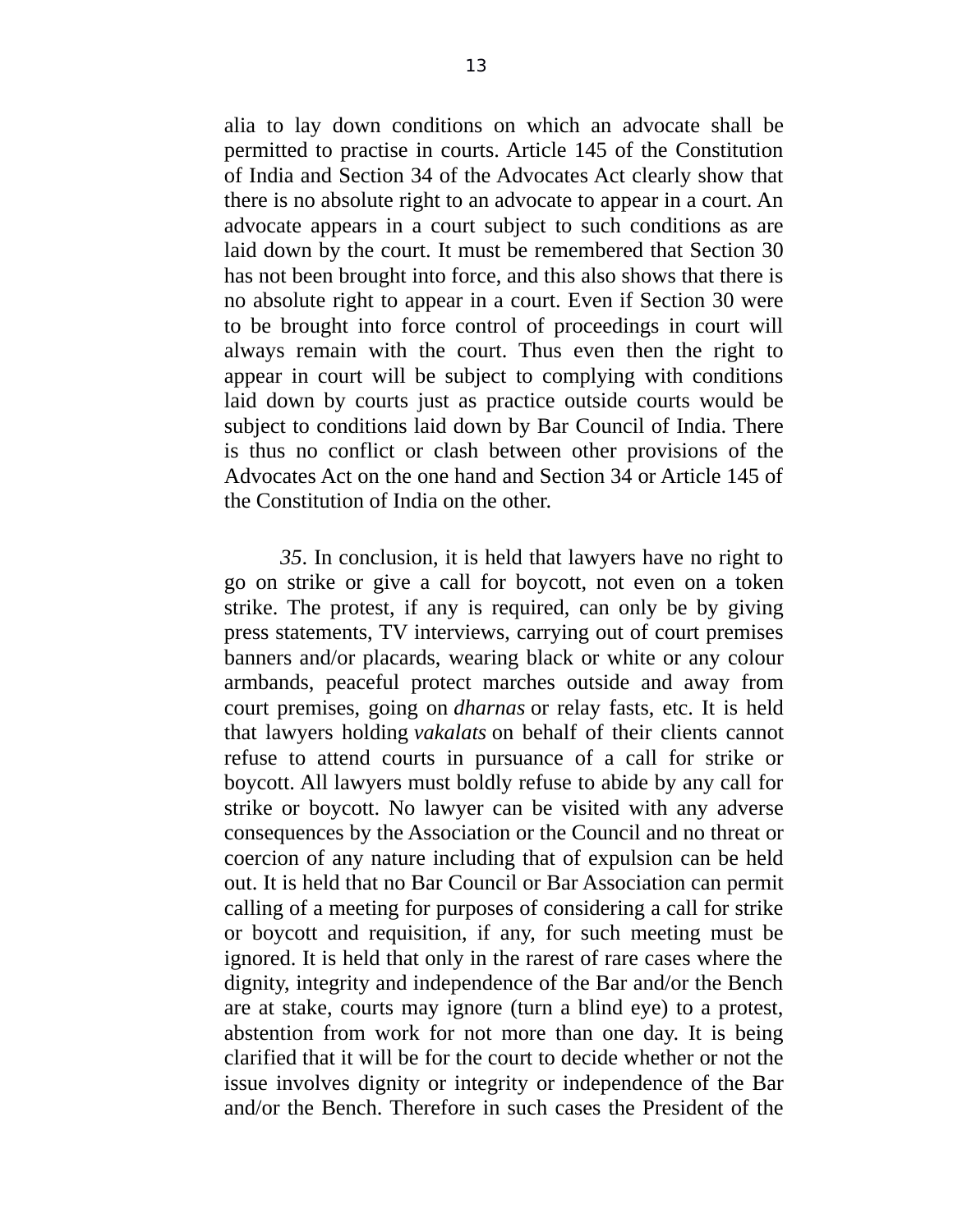Bar must first consult the Chief Justice or the District Judge before advocates decide to absent themselves from court. The decision of the Chief Justice or the District Judge would be final and have to be abided by the Bar. It is held that courts are under no obligation to adjourn matters because lawyers are on strike. On the contrary, it is the duty of all courts to go on with matters on their boards even in the absence of lawyers. In other words, courts must not be privy to strikes or calls for boycotts. It is held that if a lawyer, holding a *vakalat* of a client, abstains from attending court due to a strike call, he shall be personally liable to pay costs which shall be in addition to damages which he might have to pay his client for loss suffered by him.

*36*. It is now hoped that with the above clarifications, there will be no strikes and/or calls for boycott. It is hoped that better sense will prevail and self-restraint will be exercised. The petitions stand disposed of accordingly."

The Court also dealt with the role of Bar Councils on the following terms: (SCC pp. 66-68, paras 25-26)

"*25*. In the case of *Supreme Court Bar Assn.* v. *Union of India* [(1998) 4 SCC 409 : AIR 1998 SC 1895 : 1998 AIR SCW 1706] it has been held that professional misconduct may also amount to contempt of court (para 21). It has further been held as follows: (SCC pp. 444-46, paras 79-80)

'*79*. An advocate who is found guilty of contempt of court may also, as already noticed, be guilty of professional misconduct in a given case but it is for the Bar Council of the State or Bar Council of India to punish that advocate by either debarring him from practice or suspending his licence, as may be warranted, in the facts and circumstances of each case. The learned Solicitor General informed us that there have been cases where the Bar Council of India taking note of the contumacious and objectionable conduct of an advocate, had initiated disciplinary proceedings against him and even punished him for "professional misconduct", on the basis of his having been found guilty of committing contempt of court. We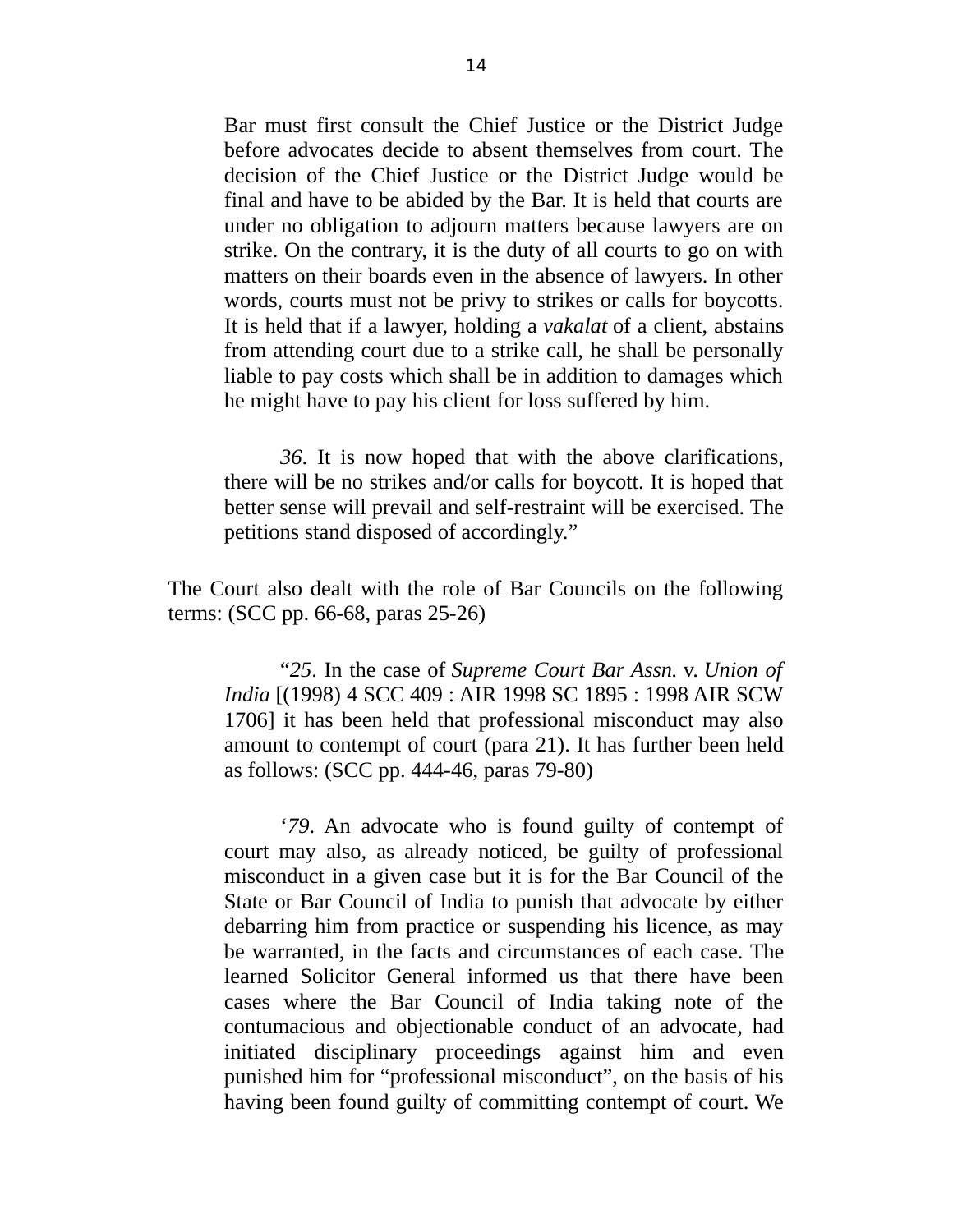do not entertain any doubt that the Bar Council of the State or Bar Council of India, as the case may be, when apprised of the established contumacious conduct of an advocate by the High Court or by this Court, would rise to the occasion, and take appropriate action against such an advocate. Under Article 144 of the Constitution "all authorities, civil and judicial, in the territory of India shall act in aid of the Supreme Court". The Bar Council which performs a public duty and is charged with the obligation to protect the dignity of the profession and maintain professional standards and etiquette is also obliged to act "in aid of the Supreme Court". It must, whenever facts warrant, rise to the occasion and discharge its duties uninfluenced by the position of the contemnor advocate. It must act in accordance with the prescribed procedure, whenever its attention is drawn by this Court to the contumacious and unbecoming conduct of an advocate which has the tendency to interfere with due administration of justice. It is possible for the High Courts also to draw the attention of the Bar Council of the State to a case of professional misconduct of a contemnor advocate to enable the State Bar Council to proceed in the manner prescribed by the Act and the rules framed thereunder. There is no justification to assume that the Bar Councils would not rise to the occasion, as they are equally responsible to uphold the dignity of the courts and the majesty of law and prevent any interference in the administration of justice. Learned counsel for the parties present before us do not dispute and rightly so that whenever a court of record records its findings about the conduct of an advocate while finding him guilty of committing contempt of court and desires or refers the matter to be considered by the Bar Council concerned, appropriate action should be initiated by the Bar Council concerned in accordance with law with a view to maintain the dignity of the courts and to uphold the majesty of law and professional standards and etiquette. Nothing is more destructive of public confidence in the administration of justice than incivility, rudeness or disrespectful conduct on the part of a counsel towards the court or disregard by the court of the privileges of the Bar. In case the Bar Council, even after receiving "reference" from the Court, fails to take action against the advocate concerned, this Court might consider invoking its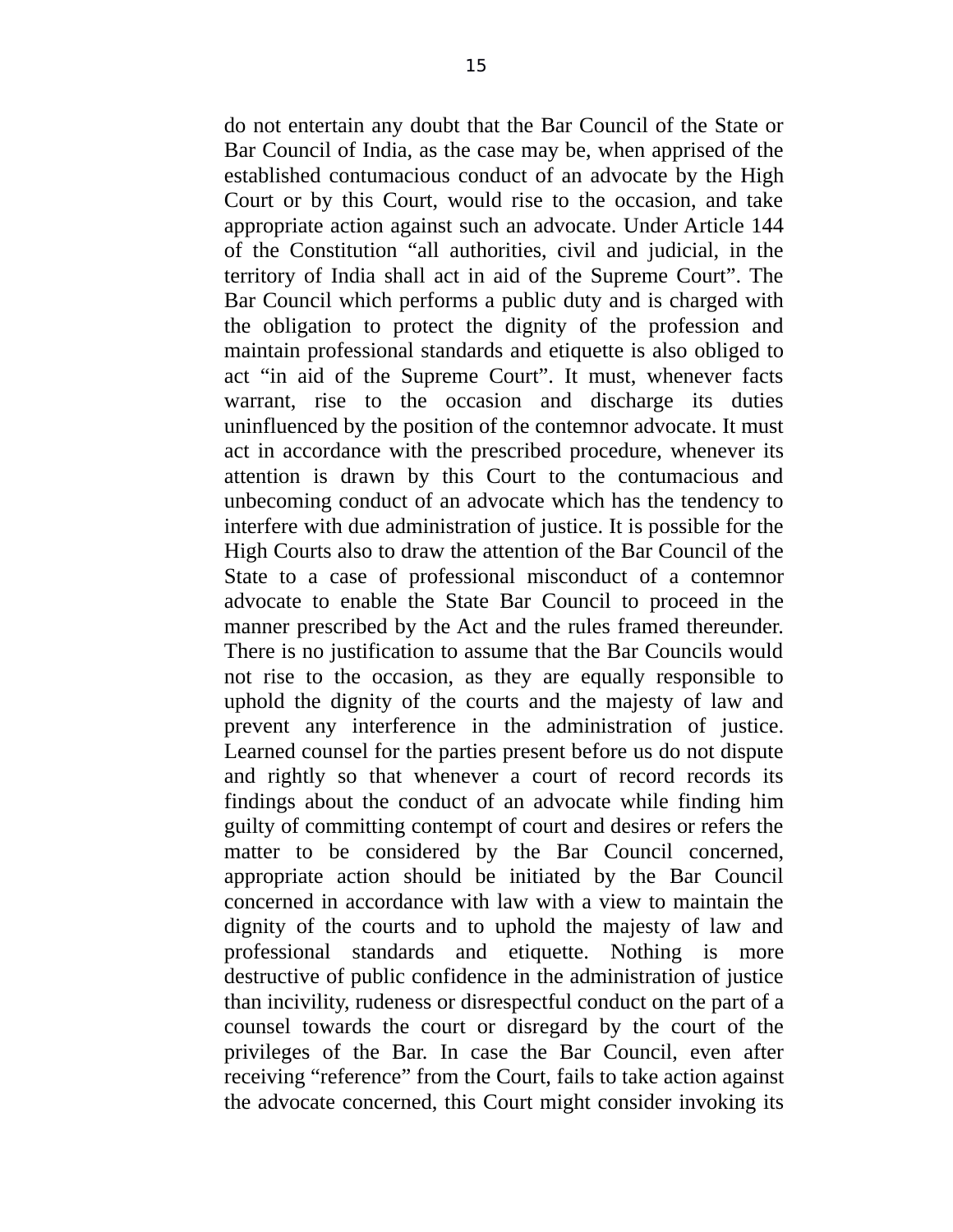powers under Section 38 of the Act by sending for the record of the proceedings from the Bar Council and passing appropriate orders. Of course, the appellate powers under Section 38 would be available to this Court only and not to the High Courts. We, however, hope that such a situation would not arise.

*80*. In a given case it may be possible, for this Court or the High Court, to prevent the contemnor advocate to appear before it till he purges himself of the contempt but that is much different from suspending or revoking his licence or debarring him to practise as an advocate. In a case of contemptuous, contumacious, unbecoming or blameworthy conduct of an Advocate-on-Record, this Court possesses jurisdiction, under the Supreme Court Rules itself, to withdraw his privilege to practise as an Advocate-on-Record because that privilege is conferred by this Court and the power to grant the privilege includes the power to revoke or suspend it. The withdrawal of that privilege, however, does not amount to suspending or revoking his licence to practise as an advocate in other courts or tribunals.'

Thus a Constitution Bench of this Court has held that the Bar Councils are expected to rise to the occasion as they are responsible to uphold the dignity of courts and majesty of law and to prevent interference in administration of justice. In our view it is the duty of the Bar Councils to ensure that there is no unprofessional and/or unbecoming conduct. This being their duty no Bar Council can even consider giving a call for strike or a call for boycott. It follows that the Bar Councils and even Bar Associations can never consider or take seriously any requisition calling for a meeting to consider a call for a strike or a call for boycott. Such requisitions should be consigned to the place where they belong viz. the waste-paper basket. In case any Association calls for a strike or a call for boycott, the State Bar Council concerned and on its failure the Bar Council of India must immediately take disciplinary action against the advocates who give a call for strike and if the committee members permit calling of a meeting for such purpose, against the committee members. Further, it is the duty of every advocate to boldly ignore a call for strike or boycott.

*26*. It must also be noted that courts are not powerless or helpless. Section 38 of the Advocates Act provides that even in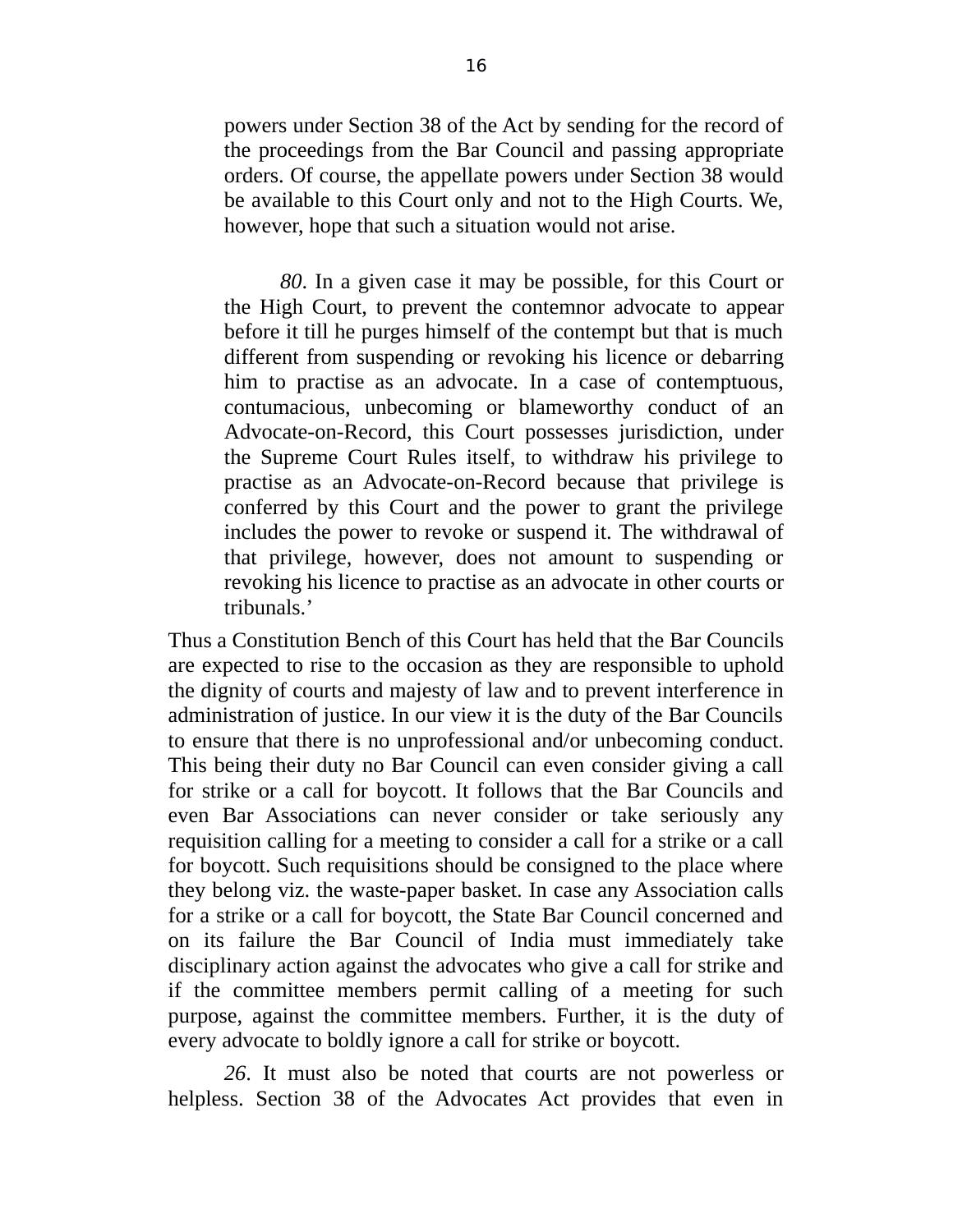disciplinary matters the final Appellate Authority is the Supreme Court. Thus even if the Bar Councils do not rise to the occasion and perform their duties by taking disciplinary action on a complaint from a client against an advocate for non-appearance by reason of a call for strike or boycott, on an appeal the Supreme Court can and will. Apart from this, as set out in *Ramon Services case* [*Ramon Services (P) Ltd.* v. *Subhash Kapoor*, (2001) 1 SCC 118 : 2001 SCC (Cri) 3 : 2001 SCC (L&S) 152] every court now should and must mulct advocates who hold *vakalats* but still refrain from attending courts in pursuance of a strike call, with costs. Such costs would be in addition to the damages which the advocate may have to pay for the loss suffered by his client by reason of his non-appearance."

Apart from reiterating the above law, we do not propose to take any further action. The contempt notices stand discharged."

6.5 While considering the issue of delay/speedy disposal, in case of *Krishnakant Tamrakar* (supra), this Court had the occasion to consider how uncalled for frequent strikes obstructs the access to justice and what steps are required to remedy the situation. In the aforesaid decision, it is observed by this Court that access to speedy justice is a part of the fundamental rights under Articles 14 and 21 of the Constitution of India. This Court was of the opinion that one of the reasons/root cause for delay is uncalled for strikes by the lawyers. In the aforesaid decision, this Court also took note of 266<sup>th</sup> Law Commission Report, in which there was a reference to the strikes by the lawyers in the Dehradun and Haridwar districts itself. In the aforesaid decision, this Court also took note of the recommendations made by the Law Commission. This Court further observed that since the strikes are in violation of the law laid down by this Court, the same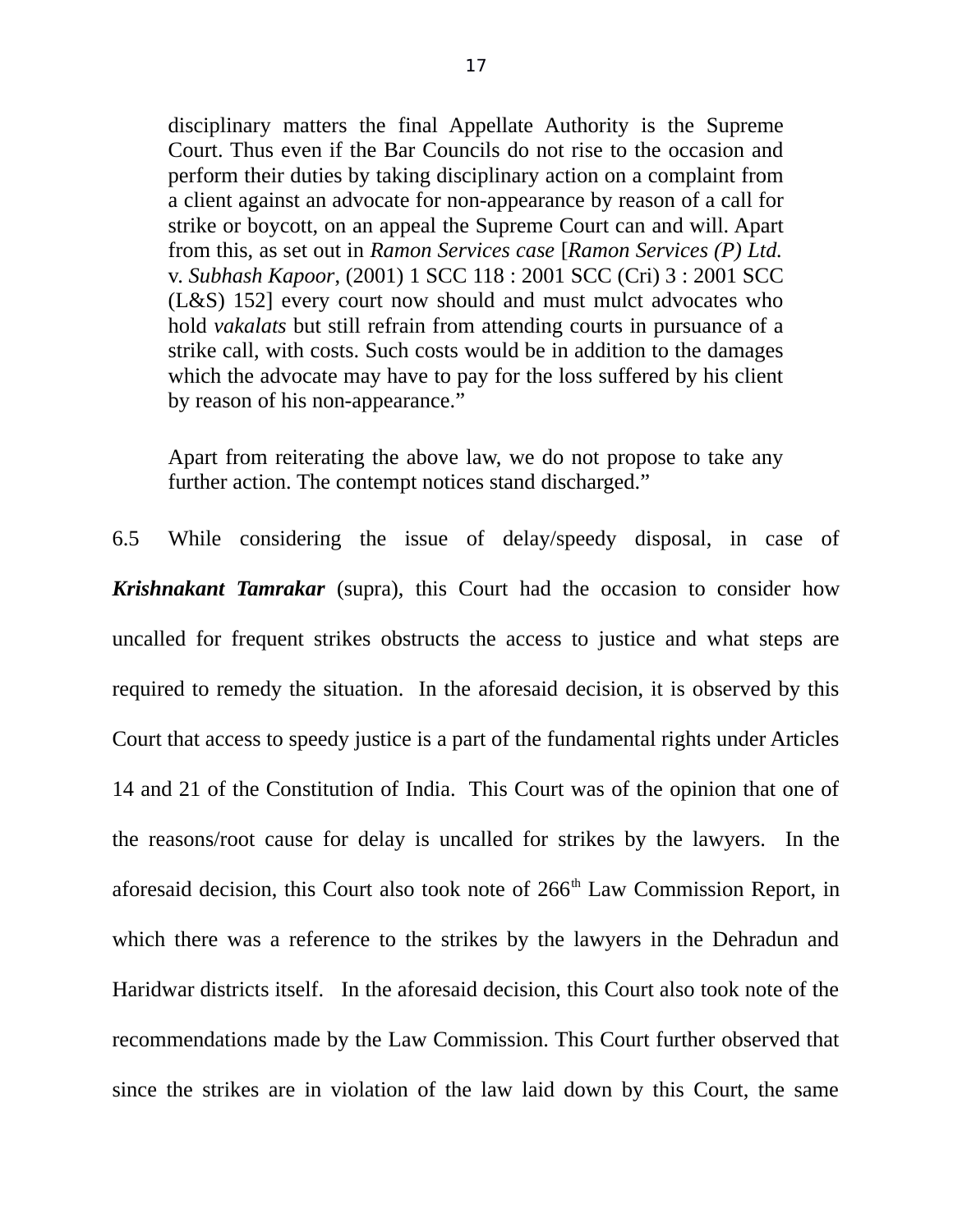amounts to contempt and at least the office bearers of the Associations who give call for the strikes cannot disown their liability for contempt. In paragraphs 41 to

50, this Court held as under:

**"41.** We may also deal with another important aspect of speedy justice. It is well known that at some places there are frequent strikes, seriously obstructing access to justice. Even cases of persons languishing in custody are delayed on that account. By every strike, irreversible damage is suffered by the judicial system, particularly consumers of justice. They are denied access to justice. Taxpayers' money is lost on account of judicial and public time being lost. Nobody is accountable for such loss and harassment.

**42.** Dr Ambedkar in his famous speech on 25-11-1949 had warned: (CAD Vol. 11)

"The first thing in my judgment we must do is to hold fast to constitutional methods of achieving our social and economic objectives. It means we must abandon the bloody methods of revolution. It means that we must abandon the method of civil disobedience, non-cooperation and satyagraha. When there was no way left for constitutional methods for achieving economic and social objectives, there was a great deal of justification for unconstitutional methods. But where constitutional methods are open, there can be no justification for these unconstitutional methods. These methods are nothing but the Grammar of Anarchy and the sooner they are abandoned, the better for us."

**43.** The above warning of the Constitution-maker needs to be adhered to at least by the legal fraternity. The Bar has the tradition of placing their professional duty of assisting the access to justice above every other consideration. How is the situation to be tackled. Competent authorities may take a final call.

**44.** In *Harish Uppal* v. *Union of India* [*Harish Uppal* v. *Union of India*, (2003) 2 SCC 45] , this Court held that lawyers have no right to go on strike or to give a call for boycott of courts nor can they abstain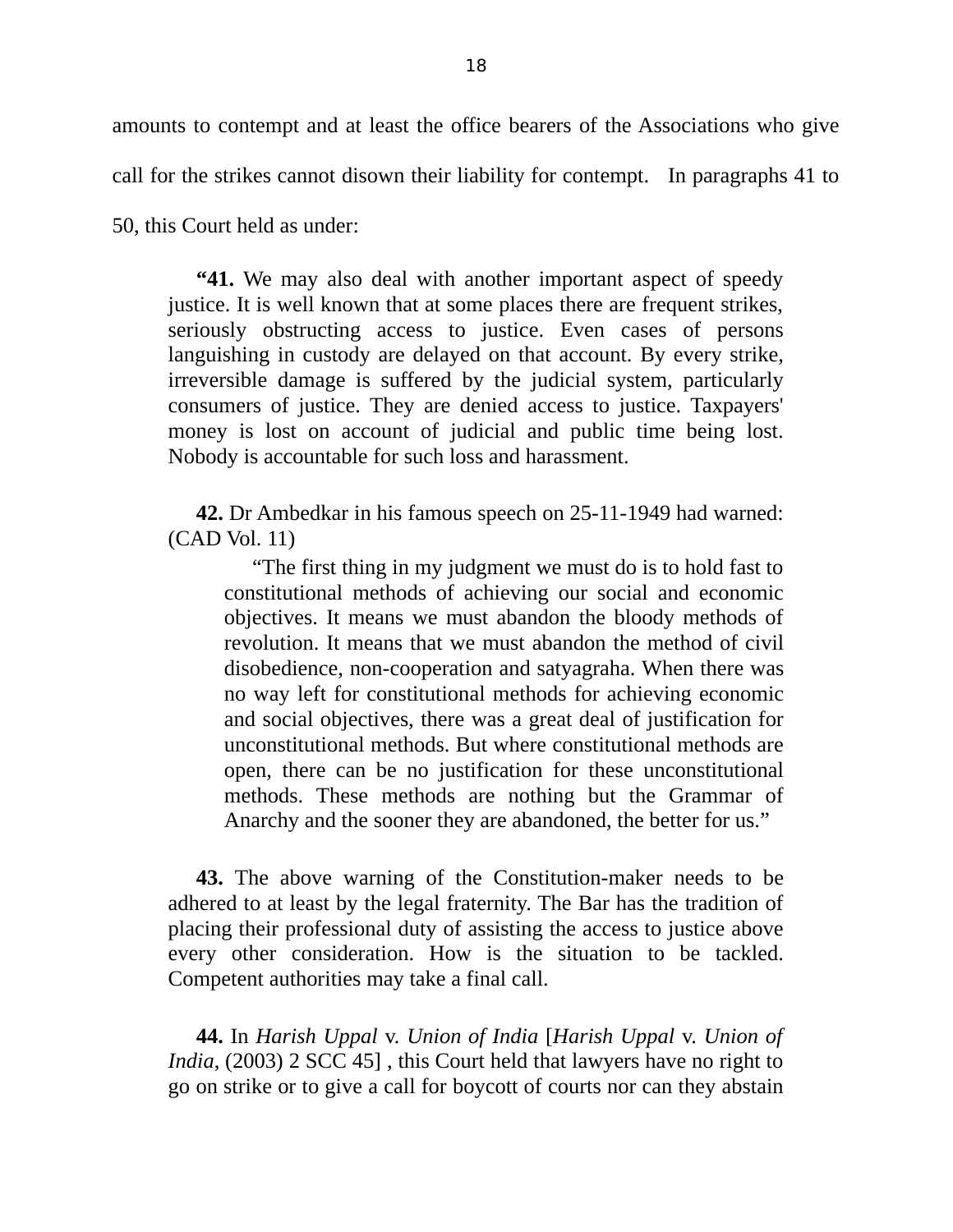from the courts. Calls given by Bar Association or Bar Council for such purpose cannot require the court to adjourn the matters. Strike or abstaining from court is unprofessional. Even though more than 15 years have passed after the said judgment was rendered, the judgment of this Court is repeatedly flouted and no remedial measures have been adopted. Regulation of right of appearance in courts is within the jurisdiction of the courts. This Court also asked the Law Commission to suggest appropriate changes in the regulatory framework for the legal profession [*Mahipal Singh Rana* v. *State of U.P.*, (2016) 8 SCC 335 : (2016) 4 SCC (Civ) 1 : (2016) 3 SCC (Cri) 476 : (2016) 2 SCC (L&S) 390] . The Law Commission has submitted 266th Report [**Ed.**: On The Advocates Act, 1961 (Regulation of Legal Profession)] . The problem continues seriously affecting the rule of law.

**45.** In *Mahipal Singh Rana* [*Mahipal Singh Rana* v. *State of U.P.*, (2016) 8 SCC 335 : (2016) 4 SCC (Civ) 1 : (2016) 3 SCC (Cri) 476 : (2016) 2 SCC (L&S) 390] , this Court noted that the High Courts can frame rules to lay down conditions on which advocates can be permitted to practise in courts. An advocate can be debarred from appearing in court even if the disciplinary jurisdiction for misconduct is vested with the Bar Councils [*Mahipal Singh Rana* v *State of U.P.*, (2016) 8 SCC 335, paras 20, 30 to 35] . This Court requested the Law Commission to look into all relevant aspects relating to regulation of legal profession [*Mahipal Singh Rana* v. *State of U.P.*, (2016) 8 SCC 335, para 58] .

**46.** The Law Commission, accordingly, examined the relevant aspects relating to regulation of the legal profession. The Law Commission in its 266th Report found that such conduct of the advocates affects functioning of courts and particularly it contributes to pendency of cases. It analysed the data on loss of working days on account of call of strikes. The analysis is as follows:

"7.2. In the State of Uttarakhand, the information sent by the High Court for the years 2012-2016 shows that in Dehradun District, the advocates were on strike for 455 days during 2012- 2016 (on an average, 91 days per year). In Haridwar District, 515 days (103 days a year) were wasted on account of strike.

7.3. In the case of the State of Rajasthan, the High Court of Judicature at Jodhpur saw 142 days of strike during 2012-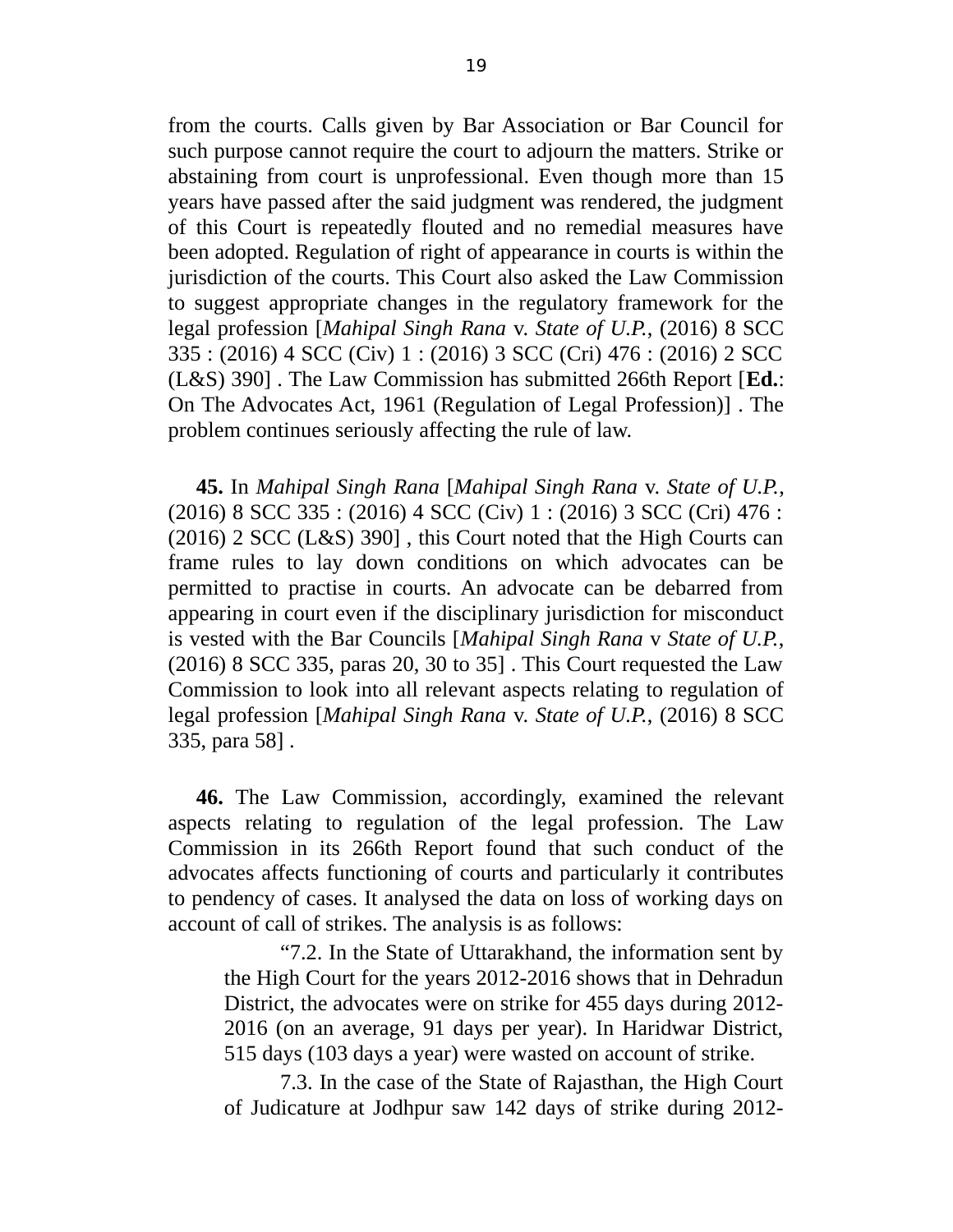2016, while the figure stood at 30 for the Jaipur Bench. In Ajmer District Courts, strikes remained for 118 days in the year 2014 alone, while in Jhalawar, 146 days were lost in 2012 on account of strike.

7.4. The case of Uttar Pradesh appears to be the worst. The figures of strike for the years 2011-2016 in the subordinate courts are alarmingly high. In the State of Uttar Pradesh, the District Courts have to work for 265 days in a year. The period of strike in five years period in worst affected districts has been as Muzaffarnagar (791 days), Faizabad (689 days), Sultanpur (594 days), Varanasi (547 days), Chandauli (529 days), Ambedkar Nagar (511 days), Saharanpur (506 days) and Jaunpur (510 days). The average number of days of strike in eight worst affected districts comes to 115 days a year. Thus, it is evident that the courts referred to hereinabove could work on an average for 150 days only in a year.

7.5. In this regard, the situation in subordinate courts in Tamil Nadu had by no means, been better. The High Court of Tamil Nadu has reported that there are 220 working days in a year for the courts in the State. During the period 2011-2016, districts like Kancheepuram, 687 days (137.4 days per year); Kanyakumari, 585 days (117 days per year); Madurai, 577 days (115.4 days per year); Cuddalore, 461 days (92.2 days per year); and Sivagangai, 408 days (81.6 days per year), were the most affected by strike called by advocates.

7.6. As per the responses received from the High Courts of Madhya Pradesh and Odisha, the picture does not emerge to be satisfactory.

7.7. The Commission noted that the strike by advocates or their abstinence from the court were hardly for any justifiable reasons. It could not find any convincing reasons for which the advocates resorted to strike or boycott of work in the courts. The reasons for strike call or abstinence from work varied from local, national to international issues, having no relevance to the working of the courts. To mention a few, bomb blast in Pakistan school, amendments to Sri Lanka's Constitution, inter-State river water disputes, attack on/murder of advocate, earthquake in Nepal, to condole the death of their near relatives, to show solidarity to advocates of other State Bar Associations, moral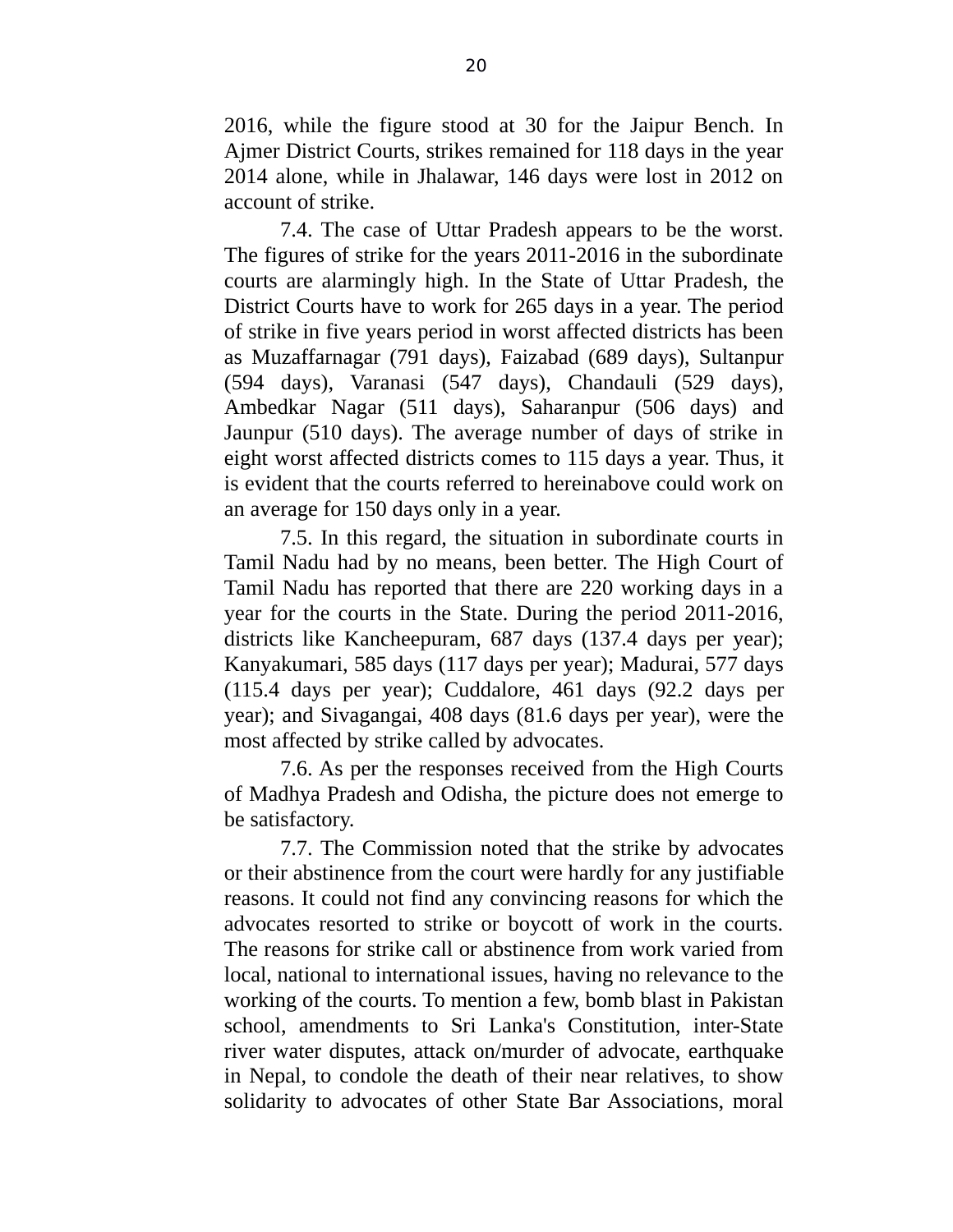support to movements by social activists, heavy rains, or on some religious occasions such as shraadh, Agrasen Jayanti, etc. or even for kavi sammelan.

7.8. The Commission is of the view that unless there are compelling circumstances and the approval for a symbolic strike of one day is obtained from the Bar Council concerned, the advocates shall not resort to strike or abstention from the court work."

**47.** Thereafter, the Law Commission referred to observations in the judgment of this Court in *Harish Uppal case* [*Harish Uppal* v. *Union of India*, (2003) 2 SCC 45] that there should be no strikes by the Bar except in rarest of rare situations which should also not exceed one day. The Bar Councils were called upon to take appropriate action in the matter. The Law Commission noted that the strikes were continuing and causing great obstruction to the access to justice. It was observed: (Report No. 266)

"8.3. In spite of all these, the strikes have continued unabated. The dispensation of justice must not stop for any reason. The strike by lawyers have lowered the image of the courts in the eyes of the general public. The Supreme Court has held that right to speedy justice is included in Article 21 of the Constitution. In *Hussainara Khatoon (1)* v. *State of Bihar* [*Hussainara Khatoon (1)* v. *State of Bihar*, (1980) 1 SCC 81 : 1980 SCC (Cri) 23] ; and in some other cases, it was held that the litigant has a right to speedy justice. The lawyers' strike, however, result in denial of these rights to the citizens in the State.

8.4. Recently, the Supreme Court while disposing of the criminal appeal of *Hussain* v. *Union of India* [*Hussain* v. *Union of India*, (2017) 5 SCC 702 : (2017) 2 SCC (Cri) 638] deprecated the practice of boycotting the Court observing that:

'*27*. One other aspect pointed out is the obstruction of court proceedings by uncalled for strikes/abstaining of work by lawyers or frequent suspension of court work after condolence references. In view of judgment of this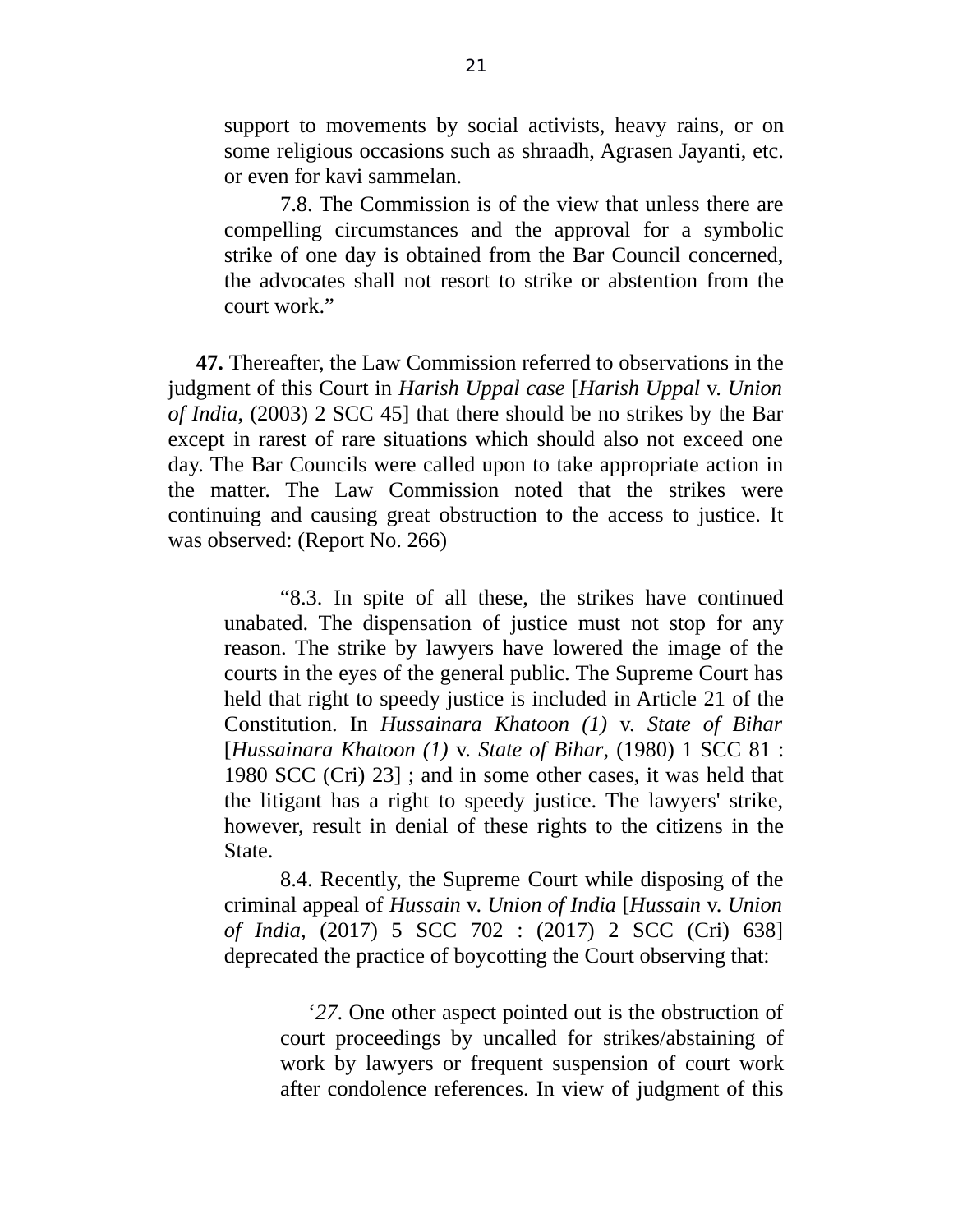Court in *Harish Uppal* v. *Union of India* [*Harish Uppal* v. *Union of India*, (2003) 2 SCC 45] , such suspension of work or strikes is clearly illegal and it is high time that the legal fraternity realises its duty to the society which is the foremost. Condolence references can be once in a while periodically say once in two/three months and not frequently. Hardship faced by witnesses if their evidence is not recorded on the day they are summoned or impact of delay on undertrials in custody on account of such avoidable interruptions of court proceedings is a matter of concern for any responsible body of professionals and they must take appropriate steps. In any case, this needs attention of all authorities concerned—the Central Government/State Governments/Bar Councils/Bar Associations as well as the High Courts and ways and means ought to be found out to tackle this menace. Consistent with the above judgment, the High Courts must monitor this aspect strictly and take stringent measures as may be required in the interests of administration of justice.'

8.5. In *Ramon Services (P) Ltd.* v. *Subhash Kapoor* [*Ramon Services (P) Ltd.* v. *Subhash Kapoor*, (2001) 1 SCC 118 : 2001 SCC (Cri) 3 : 2001 SCC (L&S) 152] , the Apex Court observed that if any advocate claims that his right to strike must be without any loss to him, but the loss must only be borne by his innocent client, such a claim is repugnant to any principle of fair play and canons of ethics. Therefore, when he opts to strike or boycott the Court he must as well be prepared to bear at least the pecuniary loss suffered by the litigant client who entrusted his brief to that advocate with all confidence that his cause would be safe in the hands of that advocate."

**48.** Examining other aspects of the regulation of legal profession, the Law Commission recommended review of regulatory mechanism of the Advocates Act as follows: (Report No. 266)

"17.1. There is a dire necessity of reviewing the regulatory mechanism of the Advocates Act, not only in matters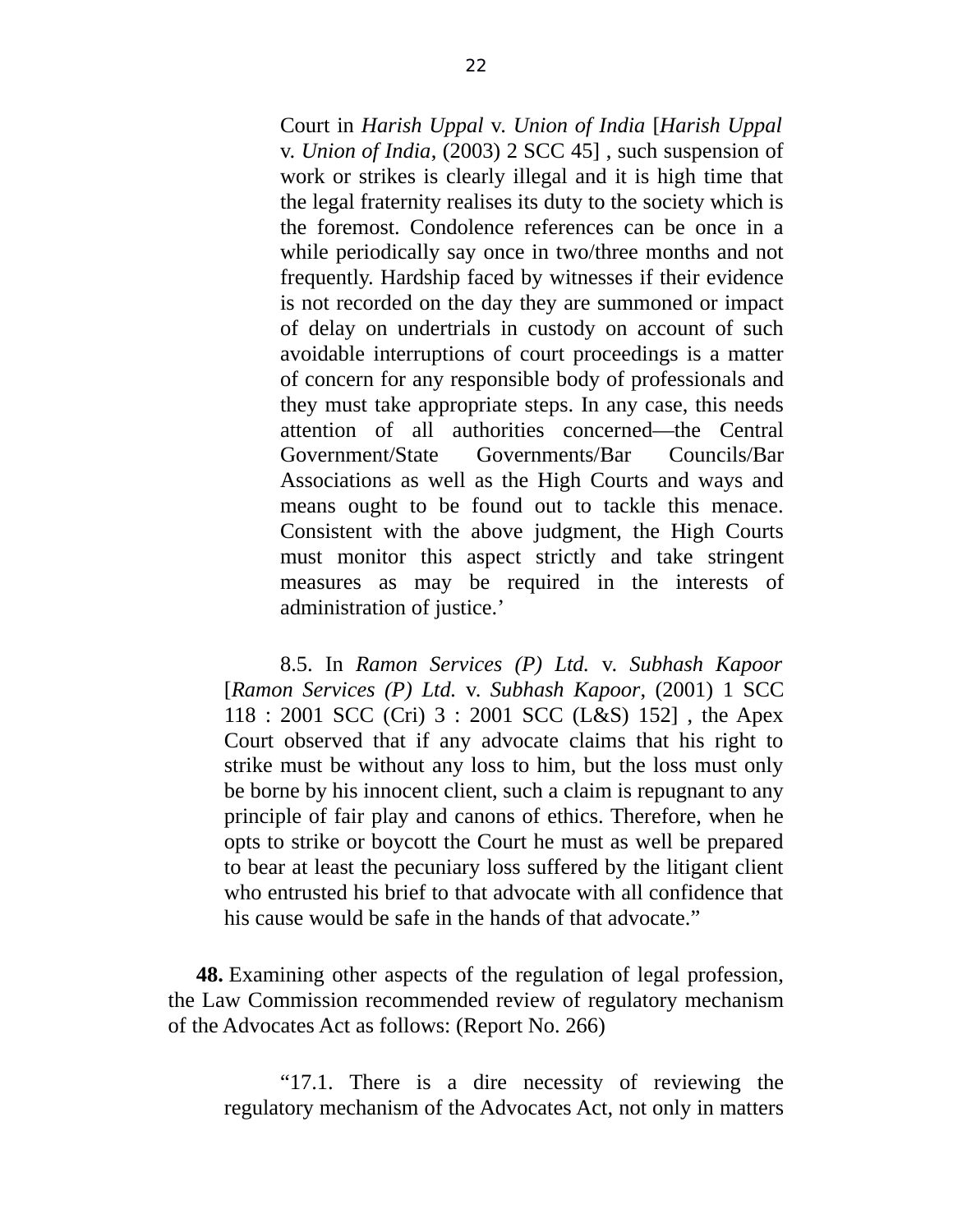of discipline and misconduct of the advocates, but in other areas as well, keeping in view the wide expanse of the legal profession being involved in almost all areas of life. The very constitution of the Bar Councils and their functions also require the introduction of a few provisions in order to consolidate the function of the Bar Councils in its internal matters as well."

**49.** Since the strikes are in violation of law laid down by this Court, the same amount to contempt and at least the office-bearers of the associations who give call for the strikes cannot disown their liability for contempt. Every resolution to go on strike and abstain from work is per se contempt. Even if proceedings are not initiated individually against such contemnors by the court concerned or by the Bar Council concerned for the misconduct, it is necessary to provide for some mechanism to enforce the law laid down by this Court, pending a legislation to remedy the situation.

**50.** Accordingly, we consider it necessary, with a view to enforce fundamental right of speedy access to justice under Articles 14 and 21 and law laid by this Court, to direct the Ministry of Law and Justice to present at least a quarterly report on strikes/abstaining from work, loss caused and action proposed. The matter can thereafter be considered in its contempt or inherent jurisdiction of this Court. The Court may, having regard to the fact situation, hold that the office-bearers of the Bar Association/Bar Council who passed the resolution for strike or abstaining from work, are liable to be restrained from appearing before any court for a specified period or until such time as they purge themselves of contempt to the satisfaction of the Chief Justice of the High Court concerned based on an appropriate undertaking/conditions. They may also be liable to be removed from the position of office-bearers of the Bar Association forthwith until the Chief Justice of the High Court concerned so permits on an appropriate undertaking being filed by them. This may be in addition to any other action that may be taken for the said illegal acts of obstructing access to justice. The matter may also be considered by this Court on receipt of a report from the High Courts in this regard. This does not debar report/petition from any other source even before the end of a quarter, if situation so warrants."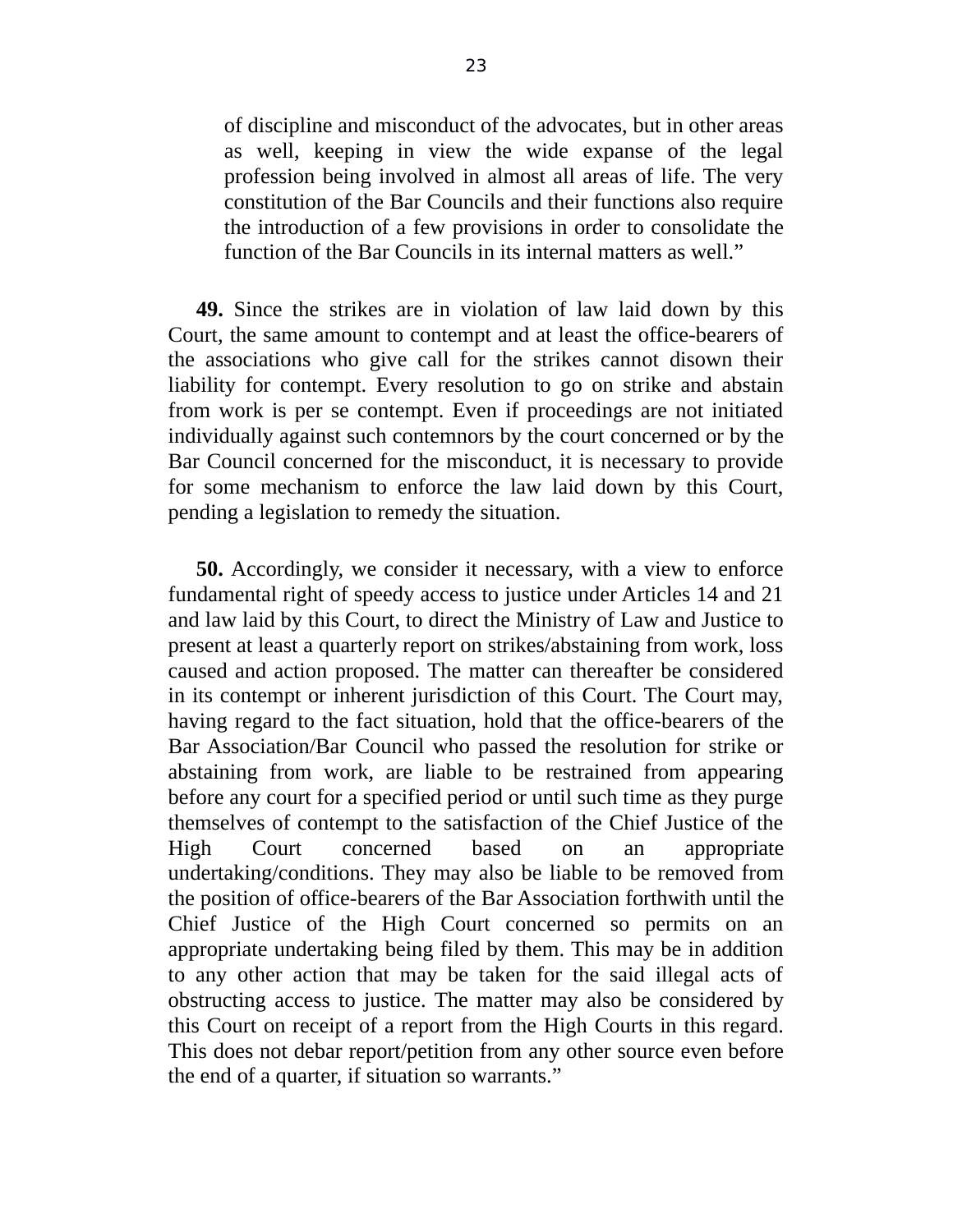6.6 In spite of the law laid down by this Court in the aforesaid decisions, this Court time and again deprecated the lawyers to go on strikes, the strikes were continued unabated. Even in the present case, the advocates have been boycotting the courts on all Saturdays, in the entire district of Dehradun, in several parts of the district of Haridwar and Udham Singh Nagar district of the State of Uttaranchal. Because of such strikes, the ultimate sufferers are the litigants. From the data mentioned in the impugned judgment and order, things are very shocking. Every month on 3-4 Saturdays, the Advocates are on strike and abstain from working, on one pretext or the other. If the lawyers would have worked on those days, it would have been in the larger interest and it would have achieved the ultimate goal of speedy justice, which is now recognized as a fundamental right under Articles 14 and 21 of the Constitution. It would have helped in early disposal of the criminal trials and therefore it would have been in the interest of those who are languishing in the jail and waiting for their trial to conclude. When the Institution is facing a serious problem of arrears and delay in disposal of cases, how the Institution as a whole can afford such four days strike in a month.

6.7 Now, so far as the submission on behalf of the petitioner that to go on strike/boycott courts is a fundamental right of Freedom of Speech and Expression under Article 19(1)(a) of the Constitution and it is a mode of peaceful representation to express the grievances by the lawyers' community is concerned,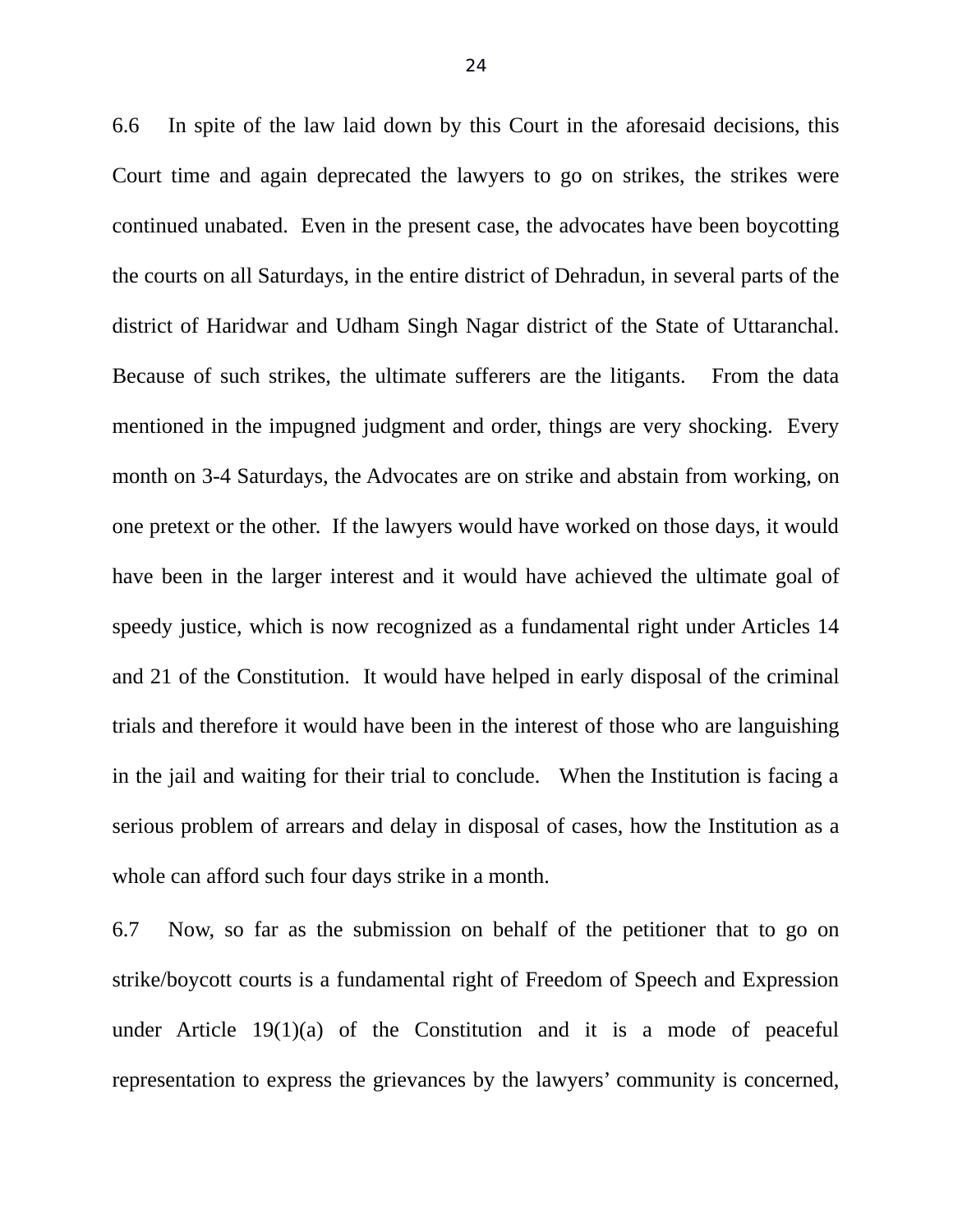such a right to freedom of speech cannot be exercised at the cost of the litigants and/or at the cost of the Justice Delivery System as a whole. To go on strike/boycott courts cannot be justified under the guise of the right to freedom of speech and expression under Article 19(1)(a) of the Constitution. Nobody has the right to go on strike/boycott courts. Even, such a right, if any, cannot affect the rights of others and more particularly, the right of Speedy Justice guaranteed under Articles 14 and 21 of the Constitution. In any case, all the aforesaid submissions are already considered by this Court earlier and more particularly in the decisions referred to hereinabove. Therefore, boycotting courts on every Saturday in the entire District of Dehradun, in several districts of Haridwar and Udham Singh Nagar district in the State of Uttarakhand is not justifiable at all and as such it tantamounts to contempt of the courts, as observed by this Court in the aforesaid decisions. Therefore, the High Court is absolutely justified in issuing the impugned directions. We are in complete agreement with the view expressed by the High Court and the ultimate conclusion and the directions issued by the High Court. Therefore, the present Special Leave Petition deserves to be dismissed and is accordingly dismissed. We further direct all concerned and the concerned District Bar Associations to comply with the directions issued by the High Court impugned in the present SLP in its true spirit. It is directed that if it is found that there is any breach of any of the directions issued by the High Court in the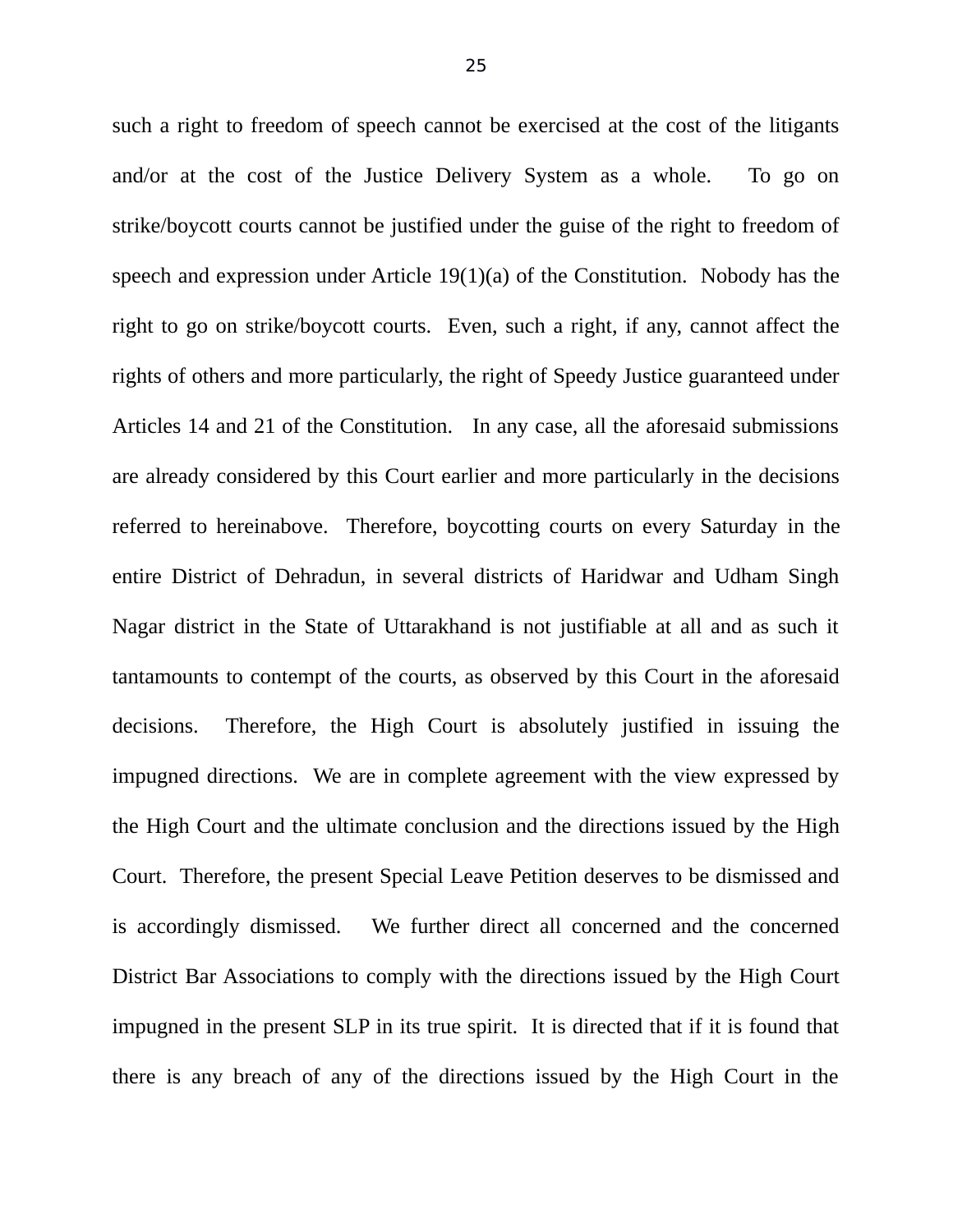impugned judgment and order, a serious view shall be taken and the consequences shall follow, including the punishment under the Contempt of Courts Act.

7. As observed hereinabove, in spite of the decisions of this Court in the cases of *Ex-Capt Harish Uppal* (supra), *Common Cause, A Registered Society* (supra) and *Krishnakant Namrakar* (supra) and despite the warnings by the courts time and again, still, in some of the courts, the lawyers go on strikes/are on strikes. It appears that despite the strong words used by this Court in the aforesaid decisions, criticizing the conduct on the part of the lawyers to go on strikes, it appears that the message has not reached. Even despite the resolution of the Bar Council of India dated 29.09.2002, thereafter, no further concrete steps are taken even by the Bar Council of India and/or other Bar Councils of the States. A day has now come for the Bar Council of India and the Bar Councils of the States to step in and to take concrete steps. It is the duty of the Bar Councils to ensure that there is no unprofessional and unbecoming conduct by any lawyer. As observed by this Court in the case of *Ex-Capt. Harish Uppal* (supra), the Bar Council of India is enjoined with a duty of laying down the standards of professional conduct and etiquette for Advocates. It is further observed that this would mean that the Bar Council of India ensures that advocates do not behave in an unprofessional and unbecoming manner. Section 48 of the Advocates Act gives a right to the Bar Council of India to give directions to the State Bar Councils. It is further observed that the Bar